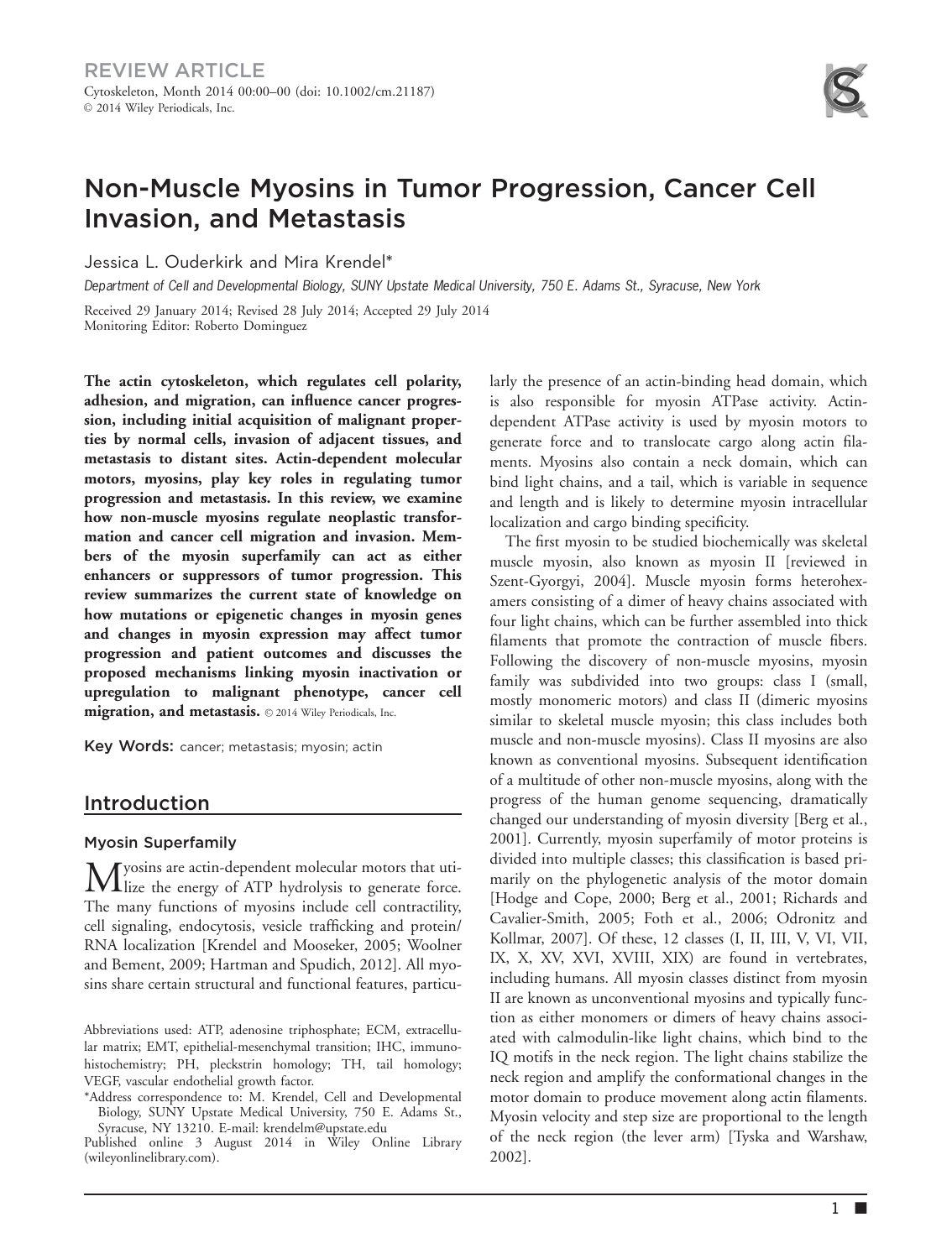

Fig. 1. Organization of the actin-based cytoskeletal structures associated with myosin motors. Stress fibers (1) and apical adhesion belts (2) are composed of linear actin bundles cross-linked by alpha-actinin and associated with tropomyosin and myosin II; assembly of these structures requires the activity of formins. These are highly contractile structures that can promote elongation and maturation of focal adhesions (stress fibers) or apical constriction of epithelial cells during morphogenesis (adhesion belts). Nascent cell-cell adhesions (3) are formed following the engagement of transmembrane adhesion receptors such as cadherins on the surfaces of adjacent cells, leading to assembly of junctional complexes. Junctional complexes initiate formation of branched, Arp2/3-nucleated actin assemblies associated with myosin I and cortactin but devoid of tropomyosin. The transition from nascent cell-cell adhesions to apical adhesion belts during junctional maturation is not well understood. Actin networks assembled at clathrin-coated endocytic invaginations (4) consist of branched, Arp2/3 nucleated actin and are associated with myosin I. Microvilli (5) contain parallel bundles of actin filaments cross-linked by fimbrin that exclude tropomyosin and myosin II but are enriched in myosin I. Invadosomes (6) are specialized adhesion complexes involved in ECM degradation. Invadosome structure is especially complicated as they consist of an actin core made up of a branched actin meshwork and a ring of adhesion and adaptor proteins that surrounds the core and is associated with a more loosely organized actin cloud. This structural complexity is reflected in the diverse assortment of cytoskeletal proteins associated with invadosomes, including both Arp2/3 and formins, class I and II myosins, and tropomyosin. We have presented a hypothetical model of invadosome organization, where the core consists of branched actin networks associated with cortactin and myosin I while the ring and cables contain tropomyosin and myosin II; whether this accurately reflects invadosome organization remains to be determined.

#### Functional Diversity of Myosin Motors

Myosin isoforms exhibit variations in their mechanochemical properties, such as the duty ratio (fraction of the ATPase cycle spent in the strong actin-bound state) and processivity (the ability to move continuously along an actin filament without diffusing away) [O'Connell et al., 2007]. Low duty ratio myosins may function in rapid contractile events or serve as dynamic, short-lived tethers between actin filaments and myosin cargo while high duty ratio myosins are better adapted to generating sustained tension. Processive myosins are best suited for the long-range transport of organelles and macromolecules. The diversity of mechanochemical properties and cargo binding domains allows non-muscle myosins to contribute to many processes important for cancer progression, including cell migration and invasion through the extracellular matrix, regulation of protein and organelle localization, cell shape changes, and cell signaling.

Non-muscle myosins are associated with a wide variety of actin-containing cellular structures. These include microvilli, stereocilia, and filopodia (membrane protrusions supported by the linear, unipolar bundles of actin filaments), stress fibers (linear structures composed of actin filaments of mixed polarity that are reminiscent of muscle sarcomeres in their periodic organization and are associated with cellsubstrate contacts), adhesion belts (parallel bundles of actin filaments running along the apical portion of epithelial cells and associated with cell-cell junctions), and other types of actin assemblies (Fig. 1). Actin polymerization in cells relies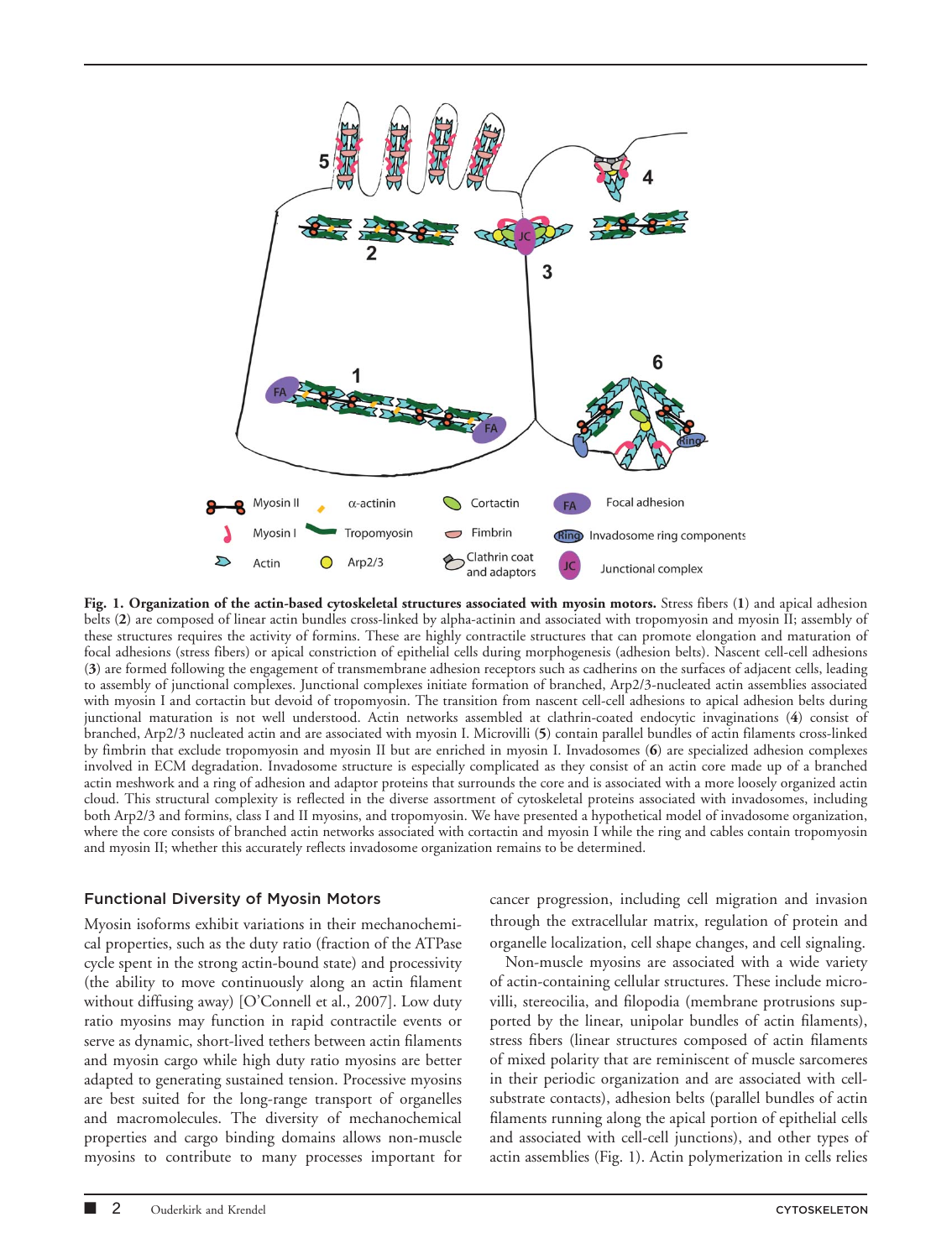on the activity of actin nucleators, protein complexes that promote formation of short nuclei composed of 2–3 actin monomers, to initiate filament assembly. Distinct actin structures are formed through the activity of different nucleators (including Arp2/3 complex, which promotes formation of branched actin networks, formins, which nucleate parallel bundles, and other nucleators) and are associated with distinct subsets of actin-binding and crosslinking proteins [Campellone and Welch, 2010; Arjonen et al., 2011; Yang and Svitkina, 2011; Michael and Yap, 2013; Vindin and Gunning, 2013].

Some myosin classes display preferences for specific actin structures. For example, yeast and metazoan myosins II and yeast myosin V have been shown to preferentially associate with parallel actin bundles nucleated by formins and containing the actin-binding protein tropomyosin, while class I myosins are excluded from tropomyosin-containing actin assemblies and preferentially bind to the Arp2/3-nucleated branched actin networks [Ostap, 2008; Pruyne, 2008; Stark et al., 2010; Wang and Coluccio, 2010; Tojkander et al., 2011; Pollard and Lord, 2014]. In mammalian cells, tropomyosin is present in stress fibers, cytokinetic contractile rings, and apical adhesion belts; these structures are highly contractile due to myosin II activity. Members of myosin class I, conversely, bind to actin structures that do not contain tropomyosin, such as branched actin networks surrounding clathrin-coated vesicles, actin filaments associated with nascent (immature) junctional complexes, and fimbrin-crosslinked actin bundles in the microvilli (Fig. 1). Another example of a preferential association between a specific actin structure and a particular myosin class is found in filopodia, which contain parallel bundles of actin filaments cross-linked by fascin and enriched in Myo10; the precise mechanism that governs Myo10 localization to filopodia has not been determined [Kerber and Cheney, 2011]. Myosin specificity toward particular cytoskeletal structures provides an additional mode of controlling myosin activity; for example, changes in tropomyosin or fascin expression that are often observed in cancer cells [Wang and Coluccio, 2010; Arjonen et al., 2011] could lead to changes in myosin-mediated cell motility and tension.

#### Myosin Activity and the Hallmarks of Cancer

This review will provide an overview of the roles that nonmuscle myosins play in cancer progression and metastasis. We will discuss the known associations between myosin mutations and cancer, correlation between myosin expression levels and tumor progression, and the mechanisms (either experimentally confirmed or hypothetical) that may link myosin activity to tumor invasion and metastasis. Many of the findings on the role of myosins in cancer progression are quite recent and limited to a relatively small number of patient cases; however, as research continues to uncover the functions of myosins as tumor suppressors or promoters, additional large-scale studies will undoubtedly follow.

The discussion of the contributions of the myosin superfamily to neoplastic transformation and metastasis can be framed in terms of the more general pathways that drive tumor progression. It has been proposed that most changes that lead to tumor formation and metastasis can be described as associated with several hallmarks of cancer cells, which represent the key properties that are necessary for cancer cell survival and tumor spreading [Hanahan and Weinberg, 2011]. These hallmarks include uncontrolled proliferation and the ability to prevent growth suppression, disruption of the programmed cell death mechanisms, induction of angiogenesis, maintenance of replicative immortality, evasion of immune surveillance, and the ability to invade and form metastases. While tumors isolated from different patients may exhibit genomic or epigenetic changes in distinct gene subsets, these alterations can be categorized as targeting a few key pathways that promote tumor cell survival and growth. Based on the known or hypothetical connections between these pathways and myosin functions, it may be possible to propose how changes in myosin expression or activity could affect the key cancer regulatory networks. Some of these connections have been experimentally identified in cancer cells, as will be discussed in this review, while others may offer a theoretical framework that can be used when considering potential mechanisms that may link myosin genomic or epigenetic alterations and cancer.

#### Enhanced Proliferation and Avoidance of Growth Suppression

The uncontrolled growth of transformed cells may be achieved via an upregulation of growth factor receptor expression or receptor presentation on the cell surface, mutations that lead to constitutive activation of growth factor signaling pathways (including activating mutations in the transmembrane receptors or in the intracellular components of the pathway), disruption of proliferationcontrolling mechanisms such as growth suppressor pathways (governed by the p53 and Rb proteins) or changes in the contact inhibition of cell division. As many myosins have been linked to endocytic, exocytic, and recycling pathways, it is easy to envision that the disruption of myosin activity may interfere with the mechanisms that regulate growth factor receptor signaling via receptor internalization and recycling. Additionally, deficiency in myosins that are involved in the establishment and maintenance of cell-cell adhesion could decrease the ability of epithelial cells to undergo contact inhibition. Somewhat unexpectedly, recent findings concerning myosin IIA role as a tumor suppressor have also identified a connection between myosin IIA and p53 stability [Schramek et al., 2014], as will be discussed in the section on myosin II, indicating that myosins may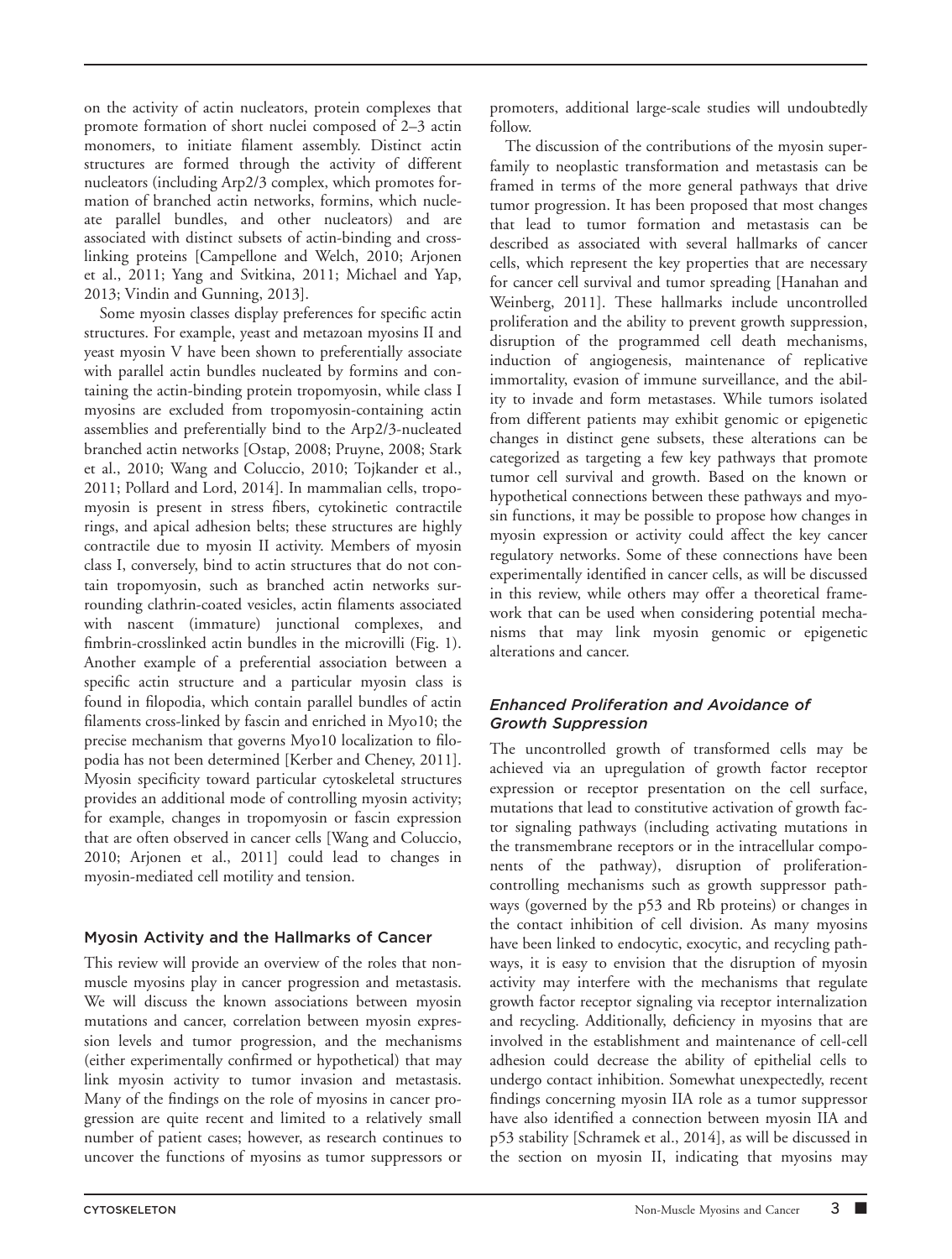directly affect signaling pathways that induce growth suppression in response to stress.

### Replicative Immortality

Unlike nontransformed cells, which are typically able to undergo only a limited number of cell divisions, cancer cells acquire the ability to continuously replicate their genome and divide without undergoing senescence. This ability has been linked to the upregulation of telomerase activity as well as the disruption of p53-mediated control of genomic integrity, which allows cells to divide in spite of the damage to the chromosomes and the loss of telomeres [Hanel and Moll, 2012; Bernardes de Jesus and Blasco, 2013]. The lack of the genomic quality control in p53-deficient cancer cells plays an important role in the accumulation of carcinogenic mutations; thus, myosin IIA loss may contribute to tumor progression via a number of p53-mediated pathways.

#### Defects in Programmed Cell Death Pathways

Programmed cell death, or apoptosis, plays an important role in limiting the proliferation of tumor cells and in mediating the cytotoxic effects of anti-cancer therapies. The ability to evade programmed death pathways that are normally induced in response to DNA damage or other stressors leads to both an uncontrolled growth of tumors and their resistance to chemotherapy [Adams and Cory, 2007; Hanahan and Weinberg, 2011]. Myosins that are known to interact with the components of apoptosis-regulating pathways, such as the antiapoptotic proteins belonging to the Bcl-2 family (see the section on myosin V), can modulate cell death program.

## Loss of Epithelial Cell Polarity

The loss of cell polarity may contribute to tumor initiation via disruption of asymmetrical cell division, a process that supports epithelial tissue organization by maintaining distinct populations of epithelial stem cells and differentiating epithelial cells [Royer and Lu, 2011]. Loss of cell polarity may also occur during the late stages of epithelial tumor progression in the course of the epithelial-mesenchymal transition (EMT) [Thiery, 2002]. EMT is characterized by the downregulation of epithelial differentiation markers and the loss of cell polarity and tissue organization and is generally associated with poor prognosis in patients with invasive cancers. Many oncogenes and tumor suppressors regulate key cell polarity pathways, and mutations or changes in the expression level of core polarity proteins are frequently observed in cancer [Huang and Muthuswamy, 2010]. Mutations in myosins that are involved in the establishment or maintenance of cell polarity may, therefore, be linked to cancer progression.

## Angiogenesis

The growth of new blood vessels that supply tumors with nutrients and oxygen represents one of the key steps in tumor progression. The induction of angiogenesis may be a required step for progression from a microscopic, asymptomatic tumor to a larger neoplasm [Naumov et al., 2006]. VEGF signaling, which acts via a tyrosine kinase receptor, plays a key role in promoting angiogenesis, and also contributes to other aspects of tumor development. Thus, as discussed above, myosin motors that regulate receptormediated endocytosis may contribute to suppression of angiogenesis under normal circumstances by downregulating VEGF receptor signaling. Moreover, angiogenesis depends on cell migration and cell shape changes, two processes that require myosin activity. In particular, migration of endothelial cells during angiogenesis relies on filopodia formation at the leading edge, which is associated with Myo10 activity [Pi et al., 2007; Almagro et al., 2010], while branching of blood vessels is controlled by myosin II [Fischer et al., 2009; Farber et al., 2011].

# Inflammation

Recent studies have led to an appreciation of a link between tumors and inflammation [Grivennikov et al., 2010]. Some inflammatory diseases, such as colitis/inflammatory bowel disease, have been linked to an increased risk of cancer [Waldner and Neurath, 2009]. Conversely, growing tumors elicit an inflammatory response that promotes establishment of a tumor-permissive microenvironment. Thus, myosins that affect inflammatory pathways, such as those that modulate macrophage activity [Maravillas-Montero and Santos-Argumedo, 2012] or have been linked to inflammatory disorders such as Crohn's disease and colitis [van Bodegraven et al., 2006], may influence tumor progression.

## Evasion of the Immune Response

Studies in immunodeficient mouse models and in immunosuppressed patients indicate that tumors may develop more readily in the absence of a robust immune response, and that the immune system may play a role in determining tumor phenotype by selecting for less immunogenic tumor cells, a process known as immunoediting [Kim et al., 2007; Teng et al., 2008]. Specific cell types implicated in tumor control include T cells and NK cells. Myosins that contribute to the immune system functions and modulate immune response to tumor antigens could be important for controlling tumor growth.

## Tumor Cell Invasion and Metastasis

Switch from the primary tumor growth to metastasis requires acquisition of novel properties by tumor cells. These include the ability to invade through the extracellular matrix and stroma, enter blood vessels, travel to distant sites, and successfully colonize the new sites. Tumor cells can utilize a variety of migration modes to achieve successful invasion and spreading. These include collective cell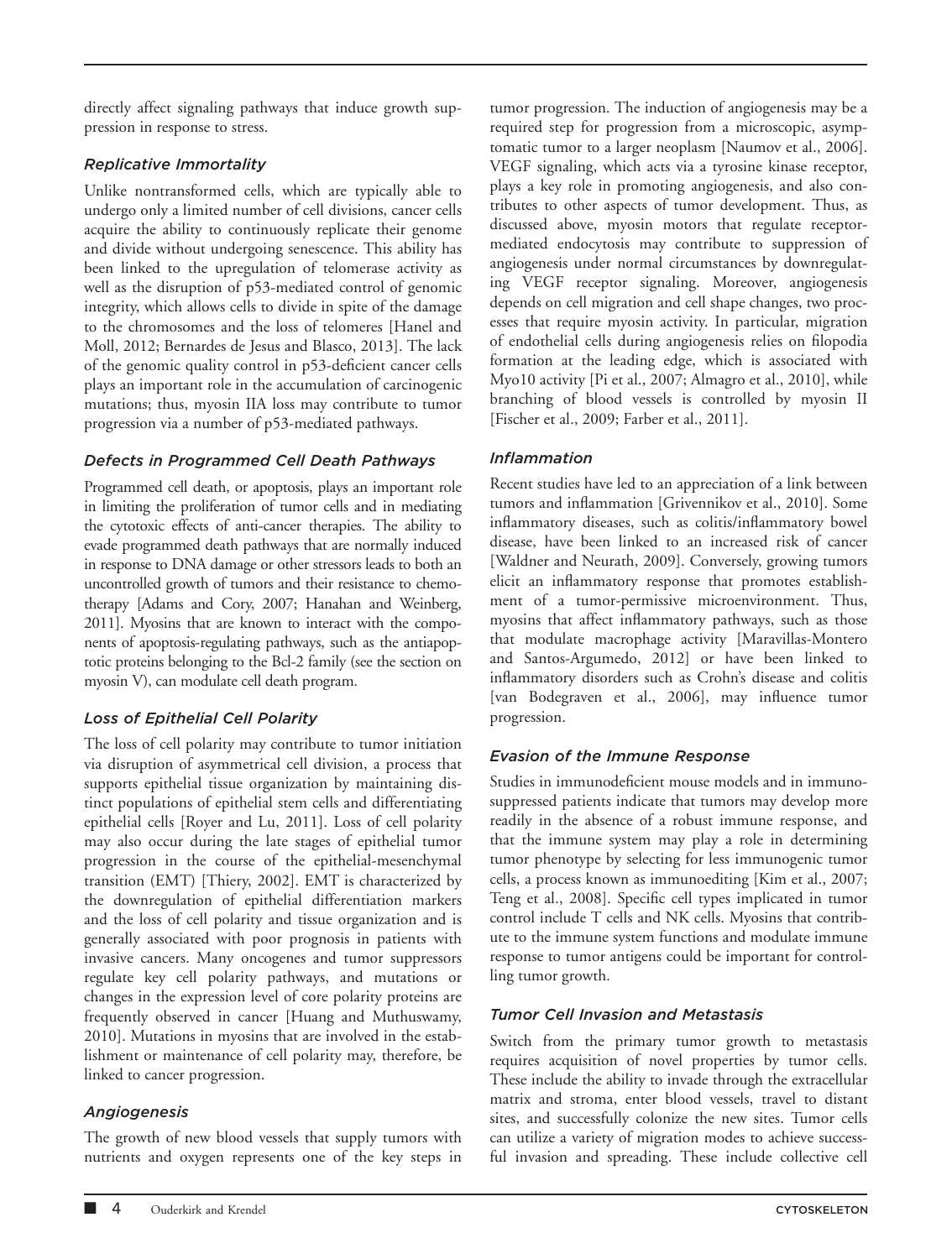migration, which is characteristic of many solid tumors of epithelial origin that have retained cadherin-based cell-cell junctions, and single-cell migration, which is exhibited by leukemia and lymphoma cells as well as cells derived from solid tumors that have undergone EMT and lost cadherin expression [Sahai, 2005; Mierke, 2013].

Furthermore, cells that migrate individually can exhibit one of the two types of migratory behavior, specifically, either mesenchymal or amoeboid migration [Sahai, 2005]. Mesenchymal migration, similar to that observed in fibroblasts in culture, is characterized by the spindle-like shape of the cell, the presence of a well-defined leading edge and trailing tail, formation of numerous filopodia and lamellipodia at the leading edge and focal adhesions and stress fibers in the cell body, and a relatively low speed of migration. This mode of migration requires matrix degradation and, therefore, relies on the activity of matrix metalloproteases that may be secreted by the tumor cells or tumorassociated macrophages. Matrix metalloproteases secretion is often concentrated at invadopodia, actin rich, integrin anchored adhesive structures that are important for matrix degradation and tumor cell invasion [Eckert and Yang, 2011; Linder et al., 2011; Sibony-Benyamini and Gil-Henn, 2012]. Conversely, amoeboid migration is reminiscent of the mode of movement of Dictyostelium amoeba and cells such as leukocytes, with the cells maintaining a rounded shape and undergoing repeated cycles of contraction and relaxation. Cells using the amoeboid migration mode are able to squeeze through the ECM without degrading it. Tumor cells exhibit surprising plasticity in their ability to switch between mesenchymal and amoeboid modes of migration, which makes the task of disrupting migration of cancer cells particularly challenging. Both types of individual migration rely on cell contractility; therefore, myosin activity is likely to be important for both mesenchymal and amoeboid migration, although differential regulation of myosin isoforms may be important for selection of a specific migration mode.

Collective cell migration, observed in many epithelial solid tumors, may utilize pathways similar to those involved in collective migration during normal development and morphogenesis; however, the precise mechanisms driving collective migration of cancer cells remain to be identified [Friedl et al., 2012]. Moreover, different tumor types may utilize distinct modes of collective migration. In some cases, the migrating cell sheet develops distinct leader cells, which form actin-rich protrusions at the leading edge and secrete proteases to digest the ECM; the "follower" cells then invade into the partially degraded matrix and widen the areas of matrix depletion [Wolf et al., 2007]. In other cases, migrating cells form a unified front without distinct leaders or protrusions; this is observed during branching morphogenesis in normal mammary glands as well as in breast tumors [Ewald et al., 2008]. Both types of collective migration require dynamic reorganization of cell-cell junctional

complexes and associated cytoskeletal structures to allow cells to change their positions without losing cell-cell contacts. Some myosins, such as myosins II, VI, and IX, have been implicated in collective cell migration in in vitro and in vivo experimental models; thus, it is likely that they may contribute to collective migration in some cancer types.

#### Myosin Functions: Motors, Anchors, and Tethers

To understand how changes in myosin expression and activity may affect cell behavior, it is important to determine the contribution of myosin motor activity and myosingenerated tension to the processes that lead to neoplastic transformation and metastasis. Motor activity is likely important for the functions of myosin II, which may exert its effects on cell contractility by actively moving actin filaments relative to each other. Similarly, processive myosins that are responsible for long-range transport (for example, myosin V) clearly rely on the motor activity for their functions. Conversely, some myosins may act as anchors, rather than as active motors, by promoting organelle or protein accumulation at specific sites via anchoring of the cargo to actin filaments. Given the presence of multiple protein and lipid interaction motifs in many myosins, one could also envision some myosins acting simply as adaptor or scaffolding proteins, bridging multiple interacting partners together and linking the resulting multimolecular complexes to actin. For example, class I myosins that contain membrane binding motifs may be responsible for tethering the plasma membrane to actin filaments and maintaining the shape of membrane-bound protrusions such as microvilli or stereocilia. This function may not necessarily require myosin motor activity as rigor binding of the motor domain to actin filaments may be sufficient for tethering.

## Myosins and Cancer

In pinpointing the connections between myosin upregulation or inactivation and cancer, it is important to distinguish between the data from in vitro studies examining the effects of myosin overexpression, depletion, or inhibition on cell transformation and motility in culture and the findings from the screens for genes or transcripts affecting metastasis or patient survival in vivo. In this review, we will discuss the findings from both in vitro and in vivo studies. In many cases, a combination of data from the genetic, epigenetic and transcriptomic studies of tumor samples and in vitro tests of myosin effects on cell transformation and invasion provides strong support for the role of specific myosin isoforms in tumor suppression or tumor progression. In vivo data, such as mutations and epigenetic modifications in myosin heavy chain genes, associations observed in gene signature screens, and transcriptomic analysis of tumor samples are summarized in Table I, while proposed functions for myosins in cells are depicted in Fig. 2. Analysis of the frequency of tumorassociated somatic mutations in myosin genes (Table I) shows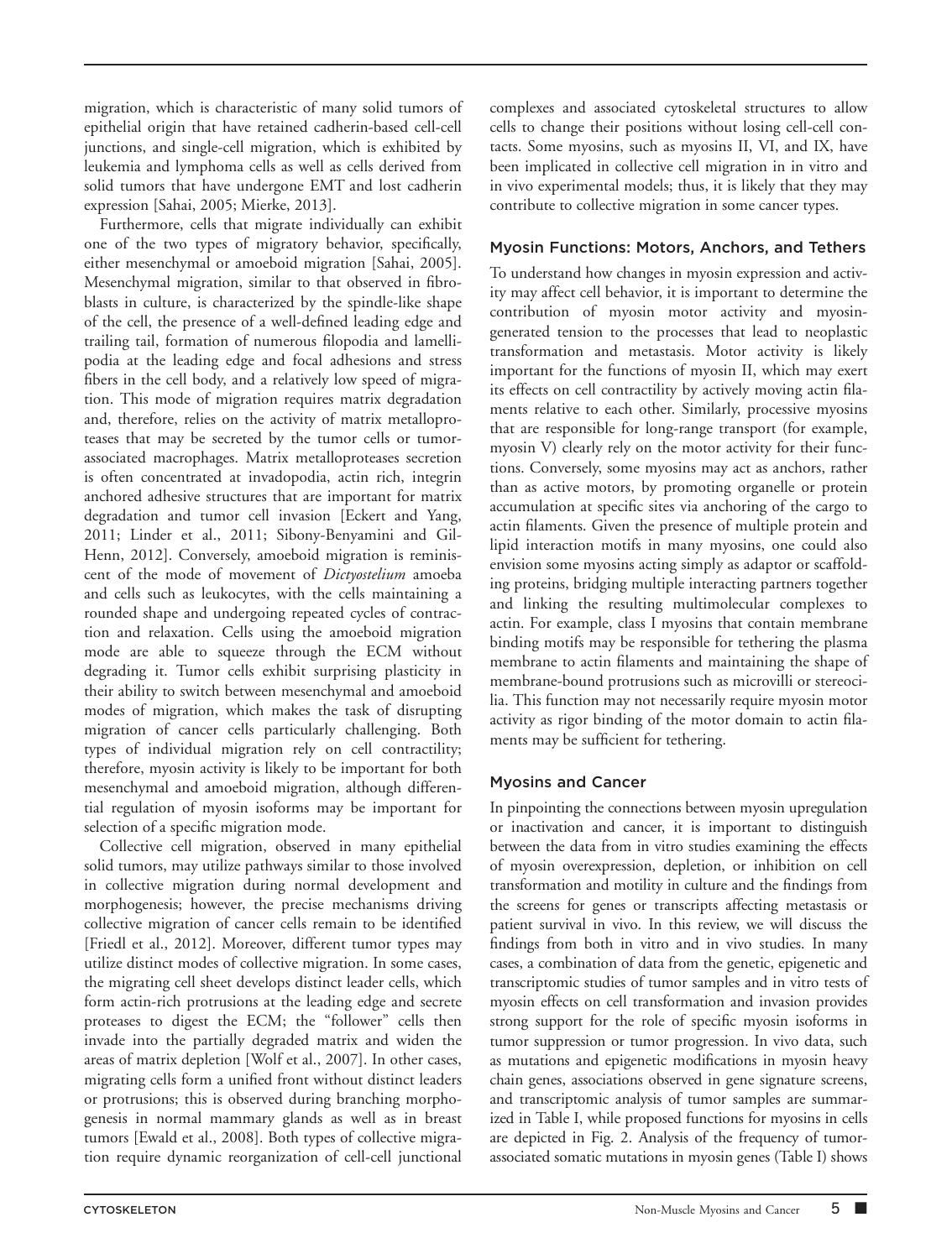| <b>Modifications and Cancer</b> |                                                                                                                                                                                                                |                                                                                                                                 |                                                                                                                                     |                                                       |
|---------------------------------|----------------------------------------------------------------------------------------------------------------------------------------------------------------------------------------------------------------|---------------------------------------------------------------------------------------------------------------------------------|-------------------------------------------------------------------------------------------------------------------------------------|-------------------------------------------------------|
| Myosin                          | Mutations or allelic loss<br>associated with cancer<br>(frequency of mutations<br>shown in parentheses)                                                                                                        | Epigenetic<br>modifications                                                                                                     | Transcriptomic data<br>(gene signature, RT-PCR,<br>immunohistochemistry,<br>and microarray studies)                                 | Proposed<br>function                                  |
| Myo1a                           | Colorectal tumors<br>[Mazzolini et al.,<br>2012](>30% of tumors<br>with microsatellite insta-<br>bility), gastric tumors<br>[Mazzolini et al.,<br>2013](>45% of tumors<br>with microsatellite<br>instability). | Methylation<br>[Mazzolini et al.,<br>2012; Mazzolini<br>et al., 2013].                                                          |                                                                                                                                     | Tumor<br>suppression                                  |
| Myole                           |                                                                                                                                                                                                                |                                                                                                                                 | Component of the gene<br>signature for invasive<br>breast cancer [Hallett]<br>et al., 2012].                                        | Cell invasion                                         |
| Myo1f                           | Fused to MLL in infant<br>acute leukemia [Duhoux<br>et al., 2011; Taki et al.,<br>2005].                                                                                                                       |                                                                                                                                 |                                                                                                                                     | Modifying<br>MLL activity                             |
| MYH9<br>(myosin<br>IIA)         | Squamous cell carcinoma<br>and other cancers [Schra-<br>mek et al., 2014].                                                                                                                                     |                                                                                                                                 |                                                                                                                                     | Tumor<br>suppression                                  |
| Myo5a                           |                                                                                                                                                                                                                |                                                                                                                                 | Elevated in colorectal<br>cancer (qRT-PCR)<br>[Lan et al., 2010];<br>decreased in gastric<br>cancer (IHC) [Dong<br>et al., 2012].   |                                                       |
| Myo6                            |                                                                                                                                                                                                                |                                                                                                                                 | Elevated in ovarian<br>(IHC) and prostate<br>(IHC and cDNA<br>microarrays) cancers<br>[Dunn et al., 2006;<br>Yoshida et al., 2004]. | Promotes<br>collective<br>migration of<br>tumor cells |
| Myo9b                           | Polymorphic allele associ-<br>ated with esophageal can-<br>cer [Menke et al., 2012].                                                                                                                           |                                                                                                                                 |                                                                                                                                     |                                                       |
| Myo10                           |                                                                                                                                                                                                                |                                                                                                                                 | Elevated in breast cancer<br>[Arjonen et al., 2011;<br>Cao et al., 2014].                                                           | Cell invasion                                         |
| Myo18b                          | Mutations in lung (13%),<br>colorectal (2%), ovarian<br>$(\sim 6\%)$ [Nakano et al.,<br>2005; Nishioka et al.,<br>2002; Yanaihara et al.,<br>$2004$ .                                                          | Hypermethylation,<br>histone acetyla-<br>tion [Nakano<br>et al., 2005;<br>Nishioka et al.,<br>2002; Yanaihara<br>et al., 2004]. |                                                                                                                                     | Tumor<br>suppression                                  |

Table I. Known Associations Between Myosin Expression Level or Genetic or Epigenetic

that myosins that may function as tumor suppressors are mutated in 2–45% of tumor samples, depending on the myosin and the type of cancer. This mutation frequency is comparable to that of other tumor suppressor genes. For example, TP53 gene, an important tumor suppressor, is

mutated in 5–50% of tumors, depending on the cancer type [Olivier et al., 2010].

The discussion is this review has been limited to those myosin classes whose connections to cancer have been relatively well established. As discussed above, myosins are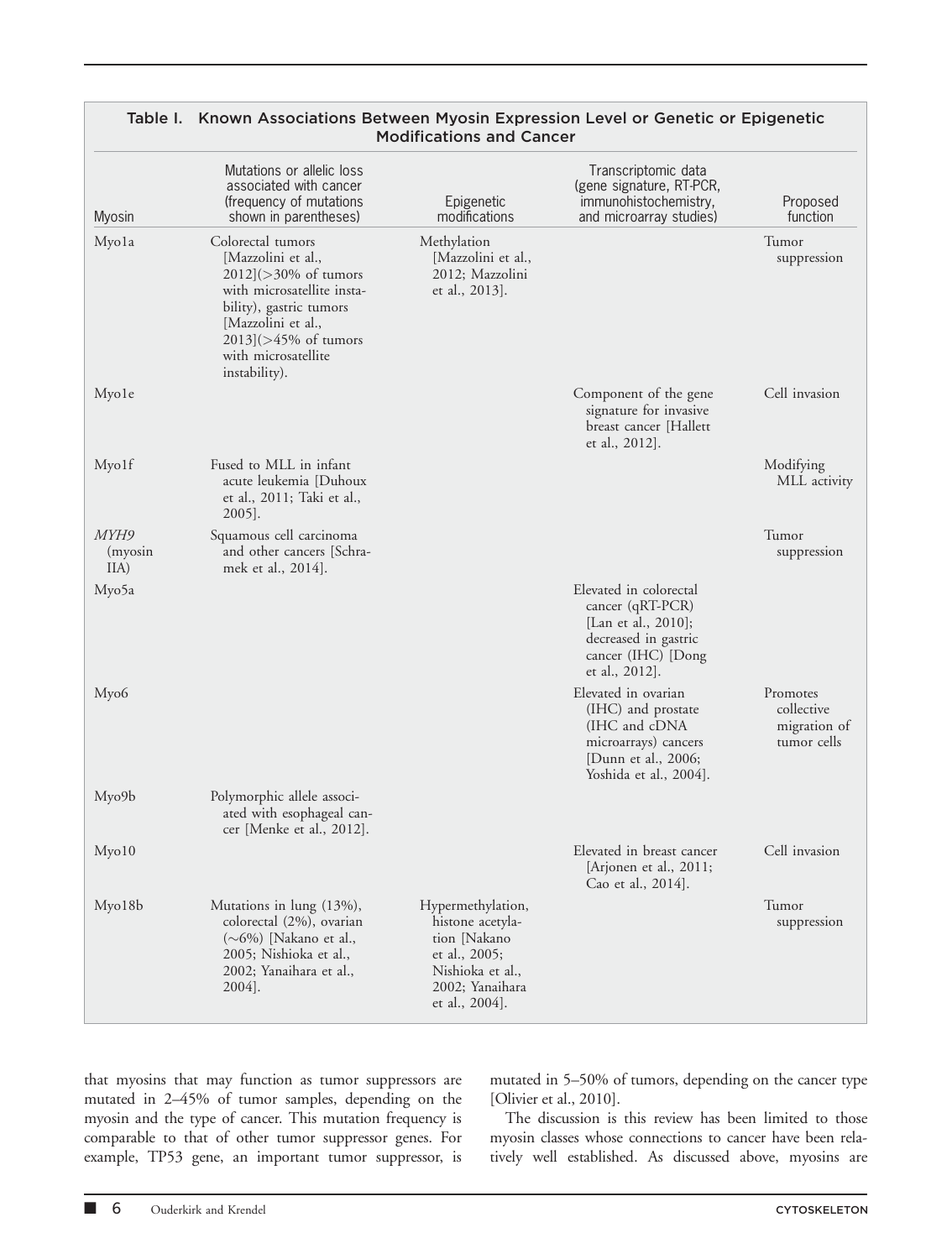

Fig. 2. Schematic representation of some of the roles that have been proposed for the various members of myosin superfamily during tumor progression and metastasis. Myosins that may contribute to tumor suppression are indicated by the blue font while myosins that may promote tumor cell migration and invasion are designated by the red font.

involved in many aspects of cell physiology that affect tumor progression and metastasis; thus, as research progresses, other myosin classes may be implicated in cancer biology.

# Myosin I

Class I myosin heavy chains are relatively short compared to other myosins and do not contain dimerization motifs. All class I myosins contain membrane binding tail homology 1 (TH1) domains, which are capable of binding to negatively charged phospholipids. Within the TH1 domain lies a pleckstrin homology domain, which allows class I myosins to bind to specific phosphoinositides [Hokanson et al., 2006; Patino-Lopez et al., 2010], as well as additional basic or basic-hydrophobic motifs important for membrane interactions [Brzeska et al., 2008; Feeser et al., 2010; Mazerik and Tyska, 2012]. These characteristics provide class I myosins with the ability to bind to the plasma membrane or to the membrane-bound organelles. For this reason, class I myosins may serve as linkers tethering the plasma membrane to the underlying cortical actin and may act as a scaffold for membrane protrusions as well as contribute to membrane remodeling during endocytosis and exocytosis and cell migration [McConnell and Tyska, 2010; Greenberg and Ostap, 2013]. Some class I myosins (Myo1c, Myo1e) are broadly expressed in a variety of cell types while others (Myo1a) are more restricted in their expression pattern. Class I myosins associate with calmodulin-like light chains, which may allow them to be regulated by calcium [Greenberg and Ostap, 2013].

#### Myosin 1a

Myosin 1a, also known as brush border myosin I or Myo1a, is highly expressed in the intestinal and gastric epithelium, particularly in the intestinal brush border consisting of actin-rich microvilli [Garcia et al., 1989; Mooseker and Coleman, 1989; Mazzolini et al., 2013]. Studies utilizing Myo1a knockout mice and expression of the dominantnegative Myo1a construct show that Myo1a is important for maintaining the molecular composition and overall organization of the intestinal microvilli; in addition, Myo1a also regulates vesicle release at the tips of microvilli, which may contribute to gut immunity [Tyska and Mooseker, 2004; Tyska et al., 2005; McConnell and Tyska, 2007]. Myo1a function relies on its membrane binding ability via the TH1 domain, and the TH1 domain is sufficient for Myo1a localization to microvilli in cultured cells [Tyska and Mooseker, 2002; Mazerik and Tyska, 2012]. Enterocytes of Myo1a-null mice exhibit a partial disruption of apico-basal polarity, as characterized by the redistribution of apical proteins (sucrase-isomaltase and CFTR) to the basolateral cell surface and mislocalization of basolateral Myo1c to the brush border, although they still form apical microvilli [Tyska et al., 2005; Kravtsov et al., 2012].

As Myo1a contributes to maintaining apico-basal polarity in intestinal epithelial cells, it may be important for resisting the EMT that occurs during neoplastic transformation. Thus, loss of function of Myo1a may be expected to promote cancer progression. Indeed, both frequent mutations and enhanced promoter methylation in the MYO1A gene have been found in patients with colorectal cancer, leading to the hypothesis that Myo1a acts as a tumor suppressor in intestinal epithelial cells [Mazzolini et al., 2012]. Knockdown of Myo1a in colon cancer cell lines resulted in decreased polarization and differentiation, enhancement of anchorage-independent growth, and increased tumorigenicity [Mazzolini et al., 2012]. Similarly, genetically- or chemically-induced tumors showed faster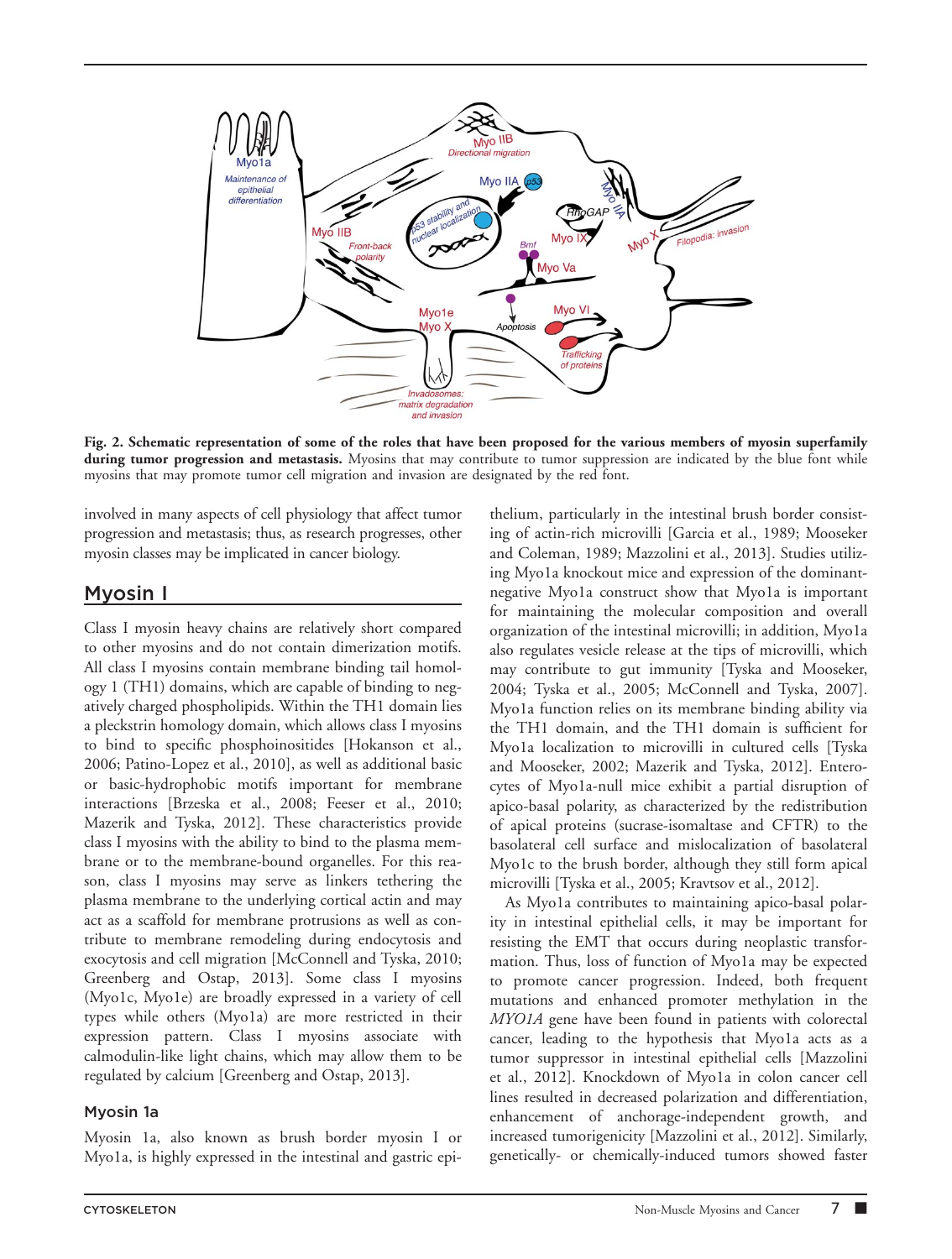progression in Myo1a-knockout mice than in the animals expressing Myo1a [Mazzolini et al., 2012]. In patients with colorectal cancer, lower level of Myo1a expression was associated with faster tumor progression and poor prognosis [Mazzolini et al., 2012]. Similar findings (enhanced mutation frequency and promoter hypermethylation of MYO1A) were observed in patients with gastric tumors [Mazzolini et al., 2013]. Thus, several lines of evidence point to Myo1a serving as an important tumor suppressor in colorectal cancers both in vitro and in vivo and loss of Myo1a function may also serve as a prognostic indicator in colorectal and gastric cancer.

#### Myosin 1e

Myosin 1e (Myo1e) is a broadly expressed myosin that is necessary for normal renal filtration [Krendel et al., 2009] and formation of cell-cell adhesions between glomerular epithelial cells [Bi et al., 2013]. In addition to its role in kidney functions, Myo1e contributes to receptor-mediated endocytosis [Krendel et al., 2007; Cheng et al., 2012] and has been identified as a component of cell-substrate adhesions in proteomic studies [Schiller et al., 2011; Cervero et al., 2012]. Thus, Myo1e performs a variety of functions that impinge on the interactions between cell surface receptors, plasma membrane, and the underlying actin cytoskeleton. Recently, we identified Myo1e as a component of invadosomes in RSV-transformed fibroblasts [Ouderkirk and Krendel, 2014]. Inhibition of Myo1e activity through dominant-negative tail expression led to mislocalization of the newly forming invadosomes in RSV-transformed cells. In cancer cells, invadosomes promote cell migration and matrix degradation, therefore correct localization and assembly of these structures is likely important for tumor cell invasion. Thus, loss or inhibition of Myo1e activity may prevent metastasis of tumor cells that rely on invadosomes for their migration while upregulation of Myo1e expression may serve as a marker of highly invasive tumors.

Indeed, Myo1e expression has been shown to correlate with poor prognosis in patients with invasive breast cancer [Hallett et al., 2012]. This study examined gene expression in patients with basal-like breast cancer – a subtype of breast cancer characterized by the expression of the markers typical of basal, or myoepithelial, cells of mammary glands, rather than luminal epithelial cells. Basal cells exhibit mesenchymal features and are more contractile and motile than luminal epithelial cells. A number of gene expression profiling studies of various breast cancer samples has identified gene signatures characteristic of basal-like breast cancers (aggressive, highly metastatic, often triple-negative) and luminal-like breast cancers, which have a better prognosis [Hu et al., 2006; Rakha et al., 2008]. Investigation of gene expression signatures in a sample set of basal-like breast tumors showed a correlation between Myo1e expression level and poor prognosis in patients with basal-like breast

cancer [Hallett et al., 2012]. We hypothesize that upregulation of Myo1e in cancer cells may promote migration and invasion through extracellular matrix, thereby enhancing metastasis, whereas the loss of Myo1e activity may be associated with decreased migration, as shown for glomerular epithelial cells expressing mutant/nonfunctional Myo1e [Mele et al., 2011]. In addition, Myo1e may potentially play a role in regulating growth factor receptor internalization via receptor-mediated endocytosis, although this has not been shown directly.

# Myosin 1f

Myo1f is an SH3-domain containing myosin similar to Myo1e. It is highly expressed in some immune cells and has been identified as a component of the macrophage podosomes [Cervero et al., 2012]. Further, Myo1f is essential for neutrophil migration, and Myo1f-null neutrophils showed increased adhesion as a result of upregulated integrin exocytosis [Kim et al., 2006]. These observations suggest that Myo1f could potentially contribute to changes in cancer cell adhesion and migration properties or to modulation of the immune response and inflammation in cancer, although no direct evidence of this has been found so far.

Myo1f has also been identified as a fusion partner of the Mixed Lineage Leukemia (MLL) gene in some patients with acute leukemia [Taki et al., 2005; Duhoux et al., 2011]. In patients with acute infant myeloid leukemia, the MLL gene is often affected by chromosomal translocations that lead to fusions with other genes [Slany, 2009]. MLL gene encodes a histone methyltransferase. Some of the MLL fusions with nuclear proteins convert MLL to a broad specificity transcription factor, leading to abnormal activation of gene expression and subsequent transformation of cells. Other MLL fusion partners contain dimerization motifs, such as coiled-coil domains, that lead to MLL dimerization. The mechanism linking dimerization of MLL to neoplastic transformation is unknown, although it has been shown that artificially dimerizing MLL is sufficient to induce cell immortalization [Martin et al., 2003]. It is unclear how fusions with Myo1f could affect MLL activity, although it has been proposed that the SH3 domain of Myo1f could interact with the proline-rich motifs within MLL, inducing oligomerization of MLL [Duhoux et al., 2011].

#### Diverse Roles for Class I Myosins in Cancer Progression

As discussed above, different members of myosin class I may play distinct and even opposing roles in cancer progression. While Myo1a may help maintain epithelial cells in a differentiated state, thus functioning as a tumor suppressor, other class I myosins that promote cell motility, such as Myo1e, may be associated with tumor cell dedifferentiation and metastasis (Fig. 2). Indeed, expression of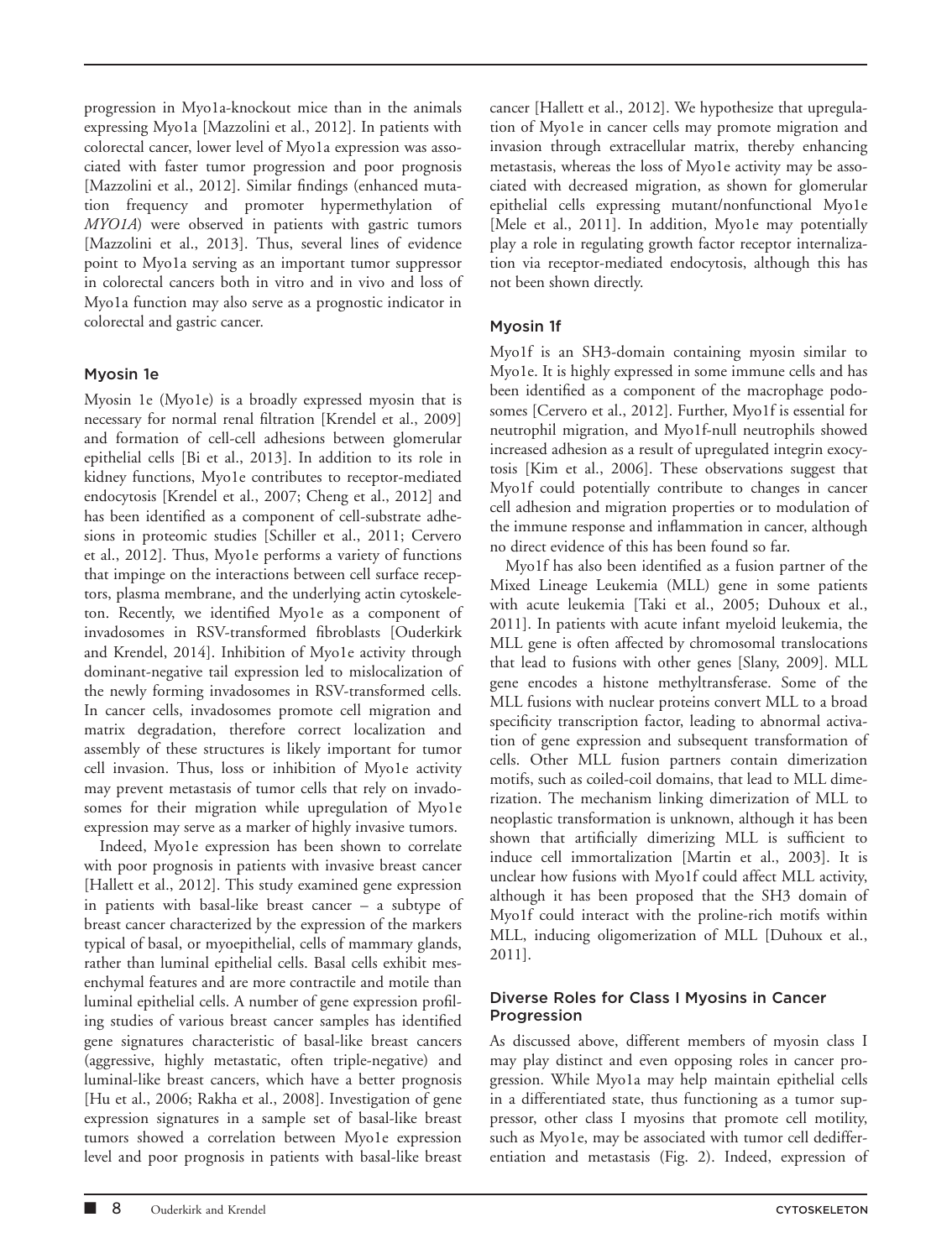Myo1a (brush border myosin I) and Myo1e (formerly known as Myo1c) within intestinal epithelium correlates with the differentiation state of epithelial cells, with the immature cells of the crypts having high level of expression of Myo1e and the mature cells of the villi expressing mostly Myo1a [Skowron et al., 1998].

Although other class I myosins have not been implicated in cancer progression, many of them are capable of serving as scaffolds between the actin cytoskeleton and the plasma membrane, and, therefore, may contribute to cell shape changes involved in migration, polarization, and/or metastasis. Furthermore, some class I myosins, such as Myo1b and Myo1c, regulate post-Golgi protein trafficking or exocytosis of transmembrane proteins and, therefore, may contribute to regulation of growth factor receptor presentation on the cell surface [Almeida et al., 2011; Tiwari et al., 2013]. In addition, Myo1c has been implicated in regulating epithelial cell-cell adhesion, an important property of normal epithelial cells [Tokuo and Coluccio, 2013].

# Myosin II

Class 2 myosins include muscle myosins, responsible for the contraction of the sarcomeres, and non-muscle myosins, implicated in force generation and actin crosslinking that regulates cell migration [Vicente-Manzanares et al., 2009; Wang et al., 2011; Aguilar-Cuenca et al., 2014]. Like muscle myosin 2, non-muscle myosin 2 heavy chains form dimers that can further assemble into filaments [Billington et al., 2013]. Mammals have three different isoforms of non-muscle myosin II heavy chains, each with a distinct localization and functions. The genes encoding non-muscle myosin II heavy chains in humans are MYH9 (myosin IIA), MYH10 (myosin IIB), and MYH14 (myosin IIC). Class II myosin heavy chains associate with 2 types of light chains, known as regulatory and essential light chain. Rho GTPases, which play important roles in regulation of cancer cell migration, regulate myosin II activity by modulating phosphorylation of the regulatory light chain. During cell migration, the activity of class II myosins may contribute to several processes important for cell translocation, such as regulating the traction applied by the cell to the substrate, promoting directional migration by limiting formation of lamellipodia to the leading edge, and tail retraction. Cell deformation, which is necessary for tumor cell migration through a dense 3-D matrix, such as the neuropil in the brain, has also been shown to depend on the activity of class II myosins, and inhibition of myosin II interfered with glioma cell migration through the matrix [Beadle et al., 2008; Ivkovic et al., 2012]. In addition, class II myosins participate in regulation of cell-cell adhesion, as evidenced by severe adhesion defects and early embryonic lethality in mice lacking myosin IIA [Conti et al., 2004] and by the hydrocephalus observed in mice lacking functional myosin IIB, which has been linked to a cell-cell adhesion defect

[Ma et al., 2007]. As the loss of cell-cell adhesion often represents one of the key steps in EMT, depletion of myosin II from epithelial cells may promote cell dispersion and metastasis. Myosin II isoforms differ in their mechanochemical properties, with myosin IIB having a high duty ratio and myosins IIA and IIC having low duty ratio. Thus, the effects of class II myosin isoforms on cancer cell migration, invasion, and metastasis are likely to be complex and isoform-, context- and cell type-dependent.

### Non-Muscle Myosin IIA

Non-muscle myosin IIA localizes to actin stress fibers [Maupin et al., 1994] and has been implicated in regulation of cell contractility and stress fiber organization in cellbased in vitro assays. Depletion of myosin IIA in carcinoma cell lines using siRNA decreased the number of stress fibers and focal adhesions and increased the rate of cell migration in a wound-healing assay [Sandquist et al., 2006]. Myosin IIA ablation in ES cells resulted in a marked decrease in contractility and an increase in cell migration velocity [Even-Ram et al., 2007]. RNAi experiments show that myosin IIA appears to function as the key negative regulator of cell spreading whereas myosin IIB depletion has little effect on spreading [Cai et al., 2006]. Thus, myosin IIA may act as an inhibitor of cell migration, and, therefore, the loss of myosin IIA may promote cancer metastasis (Fig. 2).

The notion of myosin IIA as a tumor progression inhibitor is supported by findings from a recent large-scale RNAi-based in vivo screen for tumor suppressors, in which myosin IIA was identified as a potent tumor suppressor of squamous cell carcinomas [Schramek et al., 2014]. However, intriguingly, myosin IIA function as a tumor suppressor may not be limited to its ability to regulate cell migration; in addition to influencing cell migration and invasion, myosin IIA appeared to affect tumor progression via a novel pathway, which regulates p53 stability and nuclear accumulation [Schramek et al., 2014]. The same study also identified mutations in the MYH9 gene in squamous cell carcinoma samples, including mutations in the conserved regions of the motor domain involved in ATP binding. This finding, together with the observation that myosin II inhibitor blebbistatin disrupted p53-stabilizing activity in tumor cell lines, suggests that myosin II motor activity may be important for its tumor suppressor function. Somatic mutations in the MYH9 gene have also been identified in breast cancer samples [Ellis et al., 2012].

Other studies show that the level of myosin IIA expression may correlate with the increased migration and invasion of tumor cells [Derycke et al., 2011]. On EMT, a process that facilitates cell migration, myosin IIA phosphorylation is increased, indicating a role for myosin IIA activity in promoting a motile phenotype [Beach et al., 2011]. Myosin IIA is also regulated by S100A4, a protein associated with metastasis [Li and Bresnick, 2006]. Further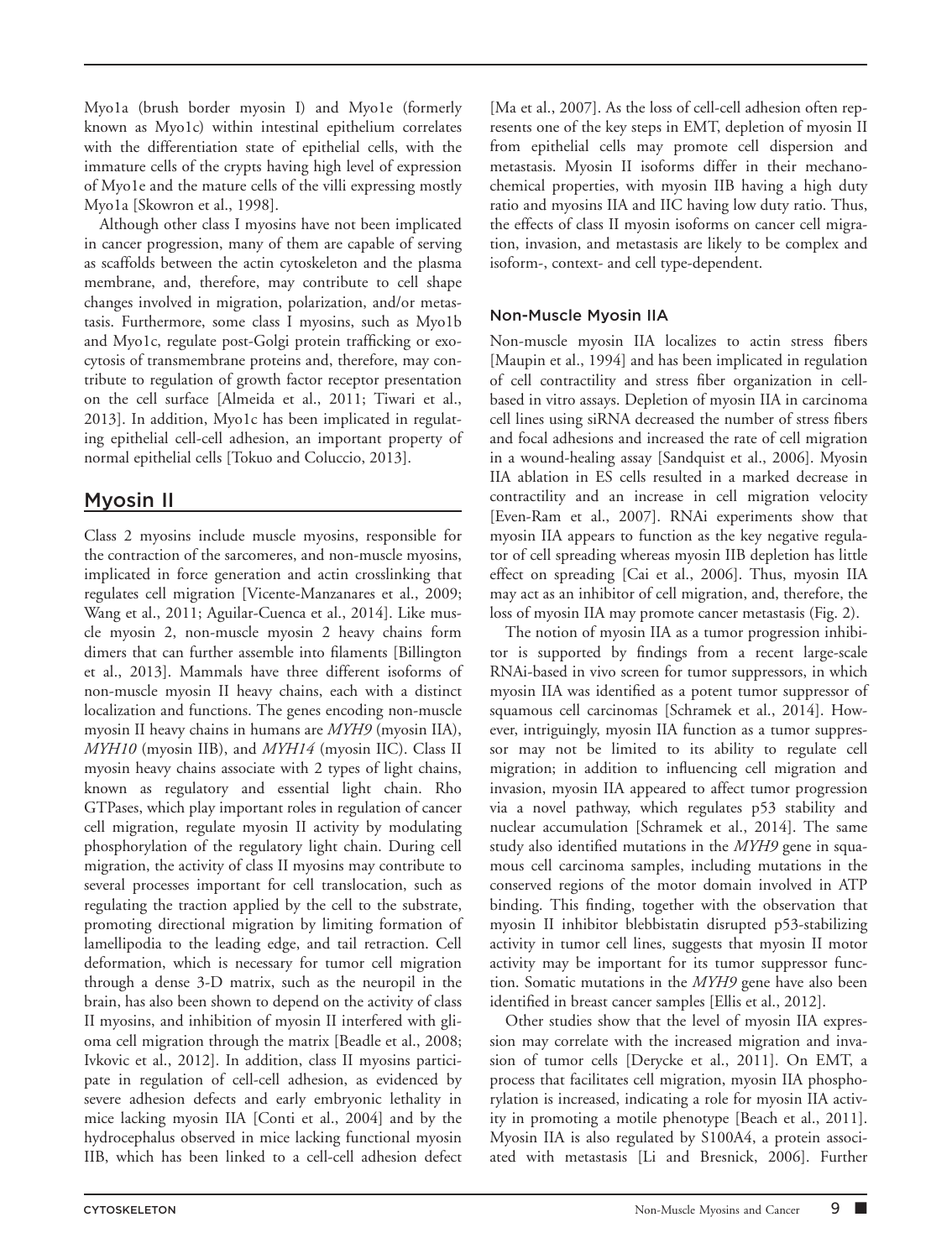studies will be needed to dissect and reconcile the paradoxical findings on the role of myosin IIA (tumor suppressor activity in squamous cell carcinomas vs. invasion promoting activity in some cancer cell lines).

## Non-Muscle Myosin IIB

Localization of non-muscle myosin IIB may depend on the cell type, although it exhibits at least partial colocalization with stress fibers in various cell types. In Xenopus A6 kidney epithelial cells, myosin IIB is enriched at the leading edge [Kelley et al., 1996], while in cultured endothelial cells it is concentrated at the trailing edge of the cell [Kolega, 1998]. Mouse embryonic fibroblasts with decreased expression of myosin IIB display defects in directionality and response to mechanical stimulation, as evidenced by formation of unstable protrusions and rapid changes in cell shape and direction of movement [Lo et al., 2004]. Myosin IIB may be necessary to establish the front to back cell polarity associated with efficient cell migration and to define the position of the cell rear/tail (Fig. 2) [Lo et al., 2004; Vicente-Manzanares et al., 2007]. Myosin IIB was able to partially compensate for contractility defects but not migration defects in myosin IIA null fibroblasts [Even-Ram et al., 2007]. Thus, myosins IIA and IIB may have some shared roles in stress fiber assembly and contraction but perform distinct functions during cell migration.

Beach et al. [2011] found that basal-like breast cancer cell lines and myoepithelial (basal) cells in sections of mouse mammary glands expressed primarily myosin IIB while luminal epithelial cells and luminal-like breast cancer cell lines expressed mostly myosins IIA and IIC. It has been proposed that, as a high duty ratio motor, myosin IIB may be well adapted for maintaining prolonged contractile forces, which may be an important property for the contractile myoepithelial cells of the mammary glands [Beach et al., 2011]. Further, when EMTwas induced in mammary epithelial cells (NMuMG cell line) using TGF-beta, the authors observed isoform switching: upregulation of myosin IIB expression and downregulation of myosin IIC [Beach et al., 2011]. Depletion of myosin IIB did not affect 2-D migration but reduced invasion through a Transwell filter. Thus, myosin IIB may contribute to cancer cell invasion in a 3-D setting by maintaining cell contractility, which is required for squeezing through the pores in the ECM. In conclusion, myosin IIB is required for normal cell migration and may contribute to tumor invasion.

## Non-Muscle Myosin IIC

While myosin IIB is highly expressed in metastatic basal cancer breast cell lines, such as MDA-MB-231 cells, myosin IIC expression is observed in less aggressive "luminal" breast cell lines [Beach et al 2011]. In fact, a decrease in myosin IIC is observed during EMT, suggesting that it is not important for cancer cell migration and may even act as a negative regulator during metastasis.

# Myosin V

There are three class V myosin isoforms in vertebrates (5a, 5b, 5c). Class V myosins are highly processive motors that are well suited for vesicular trafficking and long-range transport of proteins, mRNA, and organelles [Hammer and Sellers, 2012; Hammer and Wagner, 2013]. At least two of the binding partners/cargoes of Myo5a are proteins with known connections to cancer. One is PTEN, a lipid phosphatase that serves as a tumor suppressor by antagonizing PI3 kinase-mediated growth regulatory pathways [van Diepen et al., 2009], and the other is Bmf, a pro-apoptotic protein [Puthalakath et al., 2001]. Both PTEN and Bmf bind to Myo5a tail, with Bmf binding being mediated by the dynein light chain DLC2, which interacts with the tail of Myo5a. Myo5a interaction with PTEN has been shown to contribute to the regulation of neuronal size by modulating PTEN signaling pathways [van Diepen et al., 2009]; this study also indicated that Myo5a and 5b may play redundant roles in PTEN regulation. Whether regulation of PTEN by Myo5 may also contribute to cancer progression remains to be determined.

In case of Bmf-Myo5a complex, sequestration of Bmf to the actin cytoskeleton via binding to Myo5a may prevent apoptosis, allowing cancer cell survival. Expression of a Myo5a tail fragment that disrupts Bmf sequestration resulted in enhanced apoptosis of melanoma cells and decreased melanoma growth in mice, indicating that Myo5a may regulate tumor cell death [Izidoro-Toledo et al., 2013]. Further, Myo5a is highly expressed in metastatic cancer cell lines derived from various tissue types, and its knockdown disrupted tumor cell spreading and migration in vitro and decreased pulmonary metastasis of tumor cells in a chick embryo chorioallantoic membrane model in vivo [Lan et al., 2010]. The expression of Myo5a was also elevated in metastatic colorectal cancers [Lan et al., 2010]. Conversely, decreased expression of Myo5b isoform was found in gastric cancer [Dong et al., 2012]; the direct connection between Myo5b and cancer has not been established.

# Myosin VI

Myo6 is distinguished from other myosin motors by its ability to move toward the actin filament pointed end (minus end), rather than the barbed end (plus end). It has diverse functions within cells, from endocytosis to cell migration [Buss et al., 2004]. Some of Myo6 intracellular functions may rely on its unusual directionality, which allows it to transport endocytic vesicles away from the cell periphery, toward actin filament minus ends, and to tether the plasma membrane at the base of membrane protrusions, such as stereocilia and microvilli. Myo6 localizes to the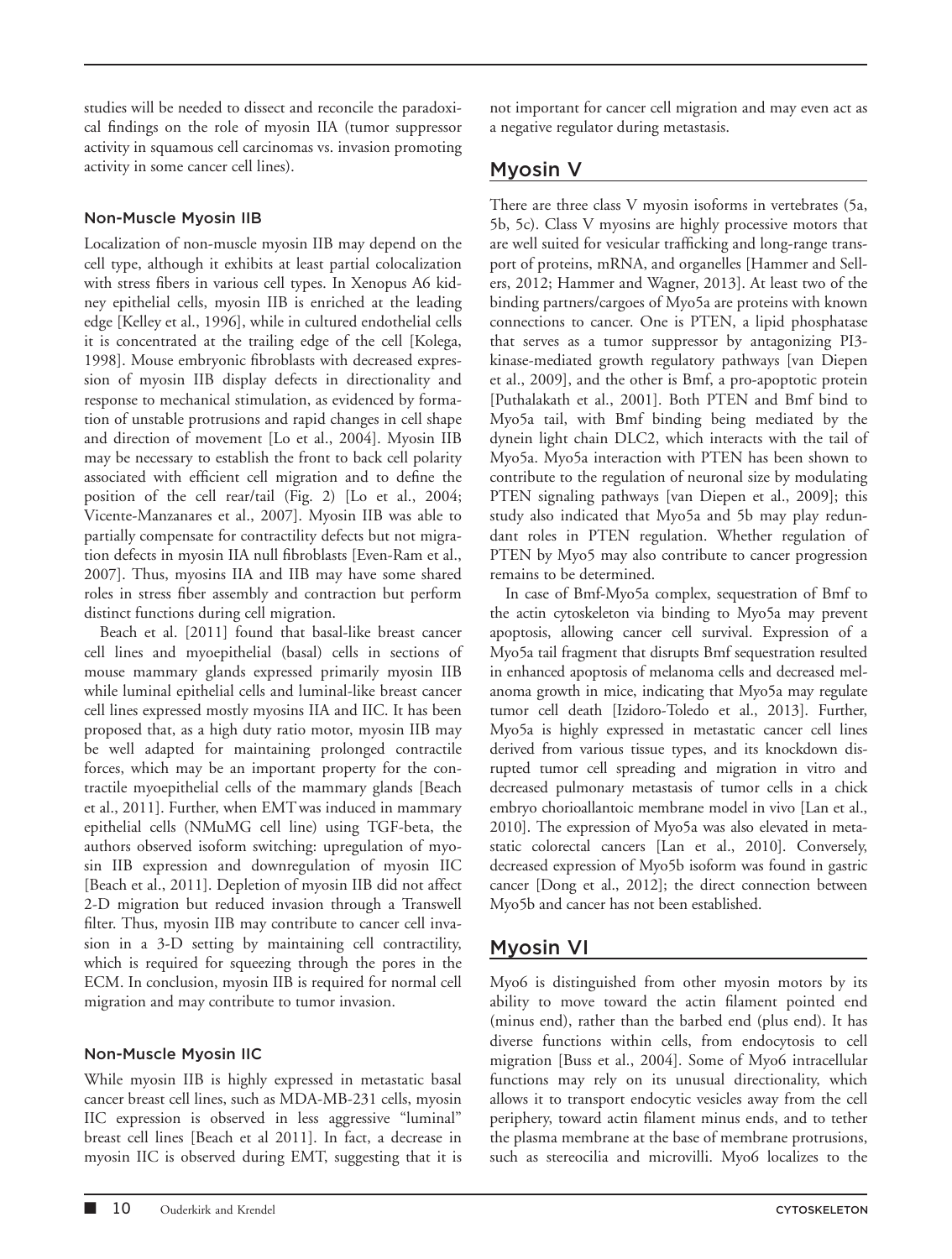leading edge, the Golgi apparatus, and endosomal and clathrin-coated vesicles. Myo6 was first shown to be necessary for collective cell migration in the Drosophila border cell migration model [Geisbrecht and Montell, 2002], in which border cells of the ovary undergo collective migration. As discussed in the Introduction, collective cell migration plays an important role in tumor progression and spreading in some cancers [Friedl and Gilmour, 2009], therefore, Myo6 role in collective migration could also contribute to tumor invasion. Indeed, the level of expression of Myo6 has been shown to correlate with the aggressiveness of human ovarian cancers, while antisense inhibition of Myo6 expression in metastatic ovarian cancer cells decreased both their migration in vitro and spreading and metastasis throughout the abdominal cavity in vivo in a mouse model [Yoshida et al., 2004]. Microarray comparison of healthy and cancerous prostate specimens identified Myo6 overexpression in tumor tissue [Dunn et al., 2006], although, unlike the ovarian cancer study where Myo6 expression directly correlated with tumor aggressiveness, the highest level of Myo6 expression was observed in mediumgrade prostate tumors, rather than in the most aggressive tumors. Knockdown of Myo6 in prostate cancer cells resulted in defects in the in vitro migration and growth [Dunn et al., 2006].

The precise mechanism leading to Myo6 effects on cell migration is unknown, although it may involve regulation of anterograde trafficking of proteins involved in cell migration, such as EGF receptors, to the leading edge [Chibalina et al., 2010]. Knockdown of Myo6 in prostate cancer cell line LNCaP led to misregulated protein secretion, with no obvious defects in endocytosis [Puri et al., 2010]. Thus, it is possible that Myo6 regulates cancer cell metastasis via its effects on protein transport to the cell surface, which, in turn, may affect cell migration. In addition to its effects on protein trafficking, Myo6 has been shown to influence adherens junctions organization in epithelial cells [Maddugoda et al., 2007]; therefore, Myo6 effects on collective migration could also be explained by its role in cell-cell adhesion.

# Myosin VII

Myo7a and Myo7b are dimeric motors that have been implicated in cell adhesion, hearing and vision loss, and melanosome distribution in retinal pigmented epithelium [Maniak, 2001; Williams and Lopes, 2011]. A link between MYO7A polymorphism and malignant melanoma risk has been observed [Fernandez et al., 2009]; it remains to be determined whether it is related to Myo7a role in pigmentation or in regulation of cell-cell adhesion.

# Myosin IX

Class IX myosins include a GTPase activating (GAP) domain within their tail region [Muller et al., 1997; Post et al., 1998]. The GAP domain promotes GTP hydrolysis by the small GTPases belonging to the Rho family of signaling proteins, resulting in downregulation of the activity of RhoA, RhoB, and RhoC. Rho GTPases act as important regulators of the actin cytoskeleton, cell adhesion, and cell motility; thus, class IX myosins are likely to play an important role in coordinating cell migration and adhesion via regulation of Rho-mediated pathways. Indeed, Myo9a is required for collective migration of epithelial cells [Omelchenko and Hall, 2012]. As discussed above, collective cell migration plays an important role in progression and metastasis of cancers of epithelial origin [Friedl and Gilmour, 2009]; therefore, similarly to Myo6, Myo9a may prove to serve as a potent promoter of metastasis.

Myo9b shows the highest level of expression in leukocytes [Wirth et al., 1996]. Genetic studies have linked polymorphisms in the MYO9B gene to elevated risk of celiac disease and other types of inflammatory bowel disease [Monsuur et al., 2005; van Bodegraven et al., 2006]. It remains to be determined whether Myo9b variants increase susceptibility to inflammatory bowel disease via their functions in the immune system (elevated inflammatory or autoimmune response) or their role in regulation of intestinal permeability, although Myo9b has already been shown to regulate wound-healing response and junctional permeability in intestinal epithelial cells in culture [Chandhoke and Mooseker, 2012]. Intriguingly, genetic variants of MYO9B have been linked to esophageal adenocarcinoma and a precancerous lesion, Barrett's esophagus [Menke et al., 2012]. As discussed in the Introduction, both altered immune response to tumor antigens and upregulation of proinflammatory pathways may contribute to cancer progression. Therefore, Myo9b mutations may affect tumorigenesis either via its role in the immune system functions and regulation of inflammation or via its effects on cell adhesion and migration.

# Myosin X

Myo10 is important in phagocytosis and filopodia formation [Sousa and Cheney, 2005]. Myo10 is primarily localized to the tips of filopodia and is proposed to function in filopodia formation and extension either by regulating integrin-dependent adhesion [Zhang et al., 2004] or by stabilizing filopodia through integrin-independent mechanisms [Bohil et al., 2006]. Additionally, Myo10 localizes to lamellipodia at the leading edge of migrating cells [Berg et al., 2000] and is required for macrophage phagocytosis [Cox et al., 2002]. An increase in filopodia number is associated with increased cancer progression, and upregulation of genes that regulate filopodia formation, including MYO10, is associated with the aggressive subtypes of breast cancer [Arjonen et al., 2011; Cao et al., 2014]. Moreover, Myo10 is necessary for breast cancer cell growth, migration, and invasion in vitro and in vivo [Shibue et al., 2012;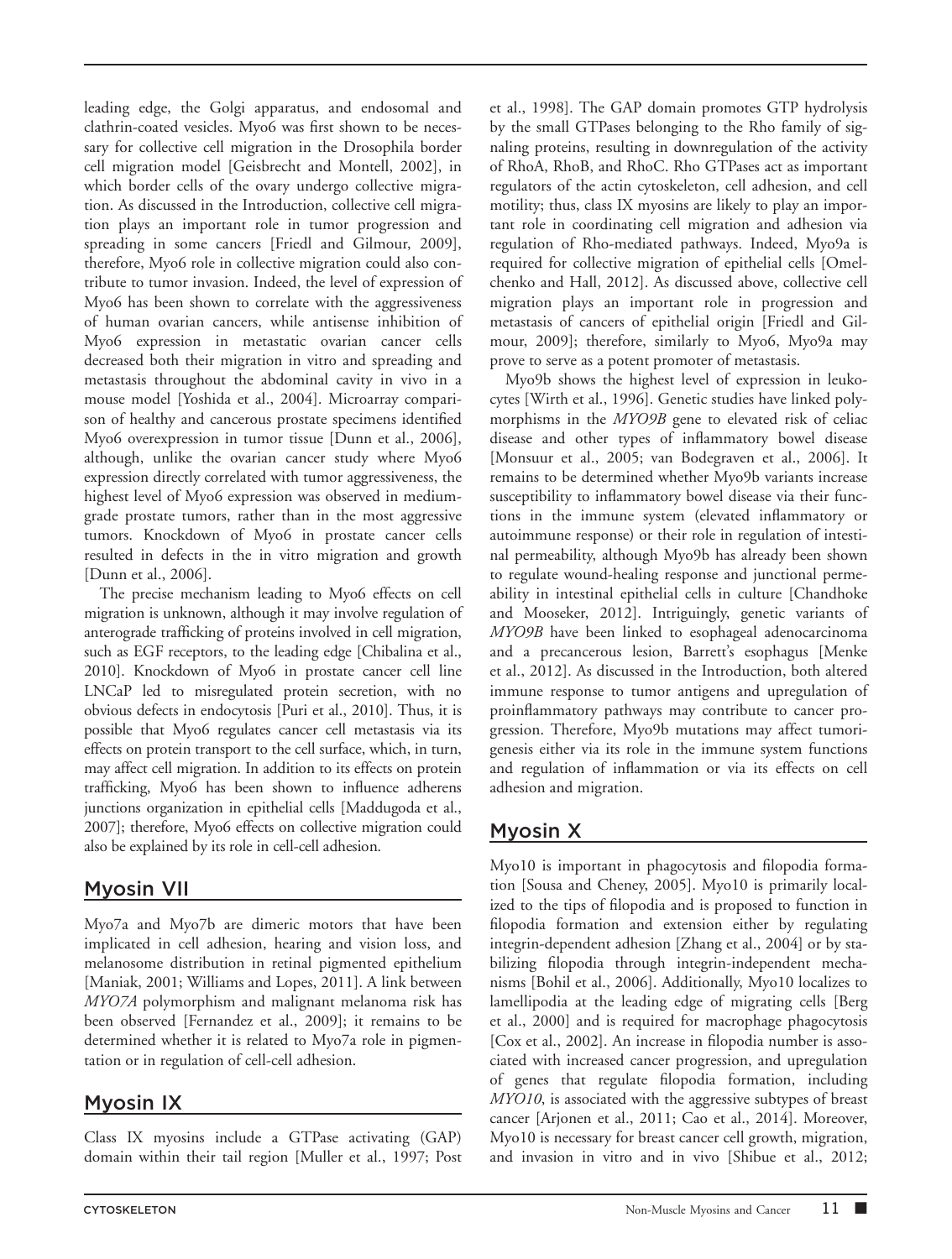Arjonen et al., 2014; Cao et al., 2014]. Myo10 lacking its integrin-binding domain is unable to support breast cancer cell migration [Arjonen et al., 2014]. At least two mechanisms linking Myo10-mediated extension of filopodia to breast cancer metastasis may be envisioned, and the two might act in concert to promote tumor proliferation and invasion. One mechanism is based on the direct contribution of filopodia to cell invasion and migration [Arjonen et al., 2014] while the other involves formation of specialized signaling complexes at the tips of filopodia-like protrusions [Shibue et al., 2012]. In addition to its key role in filopodia extension, Myo10 has also been shown to contribute to formation of invadosomes/invadopodia, which may facilitate cancer cell metastasis and invasion [Schoumacher et al., 2010; Cao et al., 2014]. Moreover, Myo10 has been shown to interact with calmodulin-like protein, which can serve as Myo10 light chain and whose expression is downregulated in tumors [Rogers and Strehler, 2001].

# Myosin XVIII

Myo18b was identified in the course of a search for a lung cancer tumor suppressor gene. Many human lung cancers are characterized by allelic loss on chromosome 22. Mapping the region altered in lung cancer led to isolation of a novel cDNA [Nishioka et al., 2002] encoding a myosin-like protein. The protein encoded by this gene was named myosin XVIIIb [Berg et al., 2001]. MYO18B gene, located at chromosome 22q12.1, was frequently mutated or hypermethylated in lung cancers and expression of Myo18b in lung cancer cells suppressed anchorage-independent growth [Nishioka et al., 2002]. The suppression of anchorage-independent growth was enhanced by coexpression of Myo18b binding partner, adaptor protein Homer2 [Ajima et al., 2007]. MYO18B mutations and epigenetic modifications have also been detected in ovarian and colorectal cancer [Yanaihara et al., 2004; Nakano et al., 2005].

Myo18b has been found to interact with the Golgiassociated protein GOLPH3; together, Myo18b and GOLPH3 contribute to Golgi vesiculation and dispersal [Dippold et al., 2009] and cooperate in promoting the dispersal of the Golgi in response to DNA damage [Farber-Katz et al., 2014]. Overexpression of GOLPH3 promotes cell survival after DNA damage [Farber-Katz et al., 2014], and this observation is in agreement with the finding that GOLPH3 can act as an oncogene [Scott et al., 2009]. As Myo18b and GOLPH3 play cooperating roles in DNA damage response, it could be expected that genes encoding both of these proteins would act as oncogenes, promoting tumor survival in spite of DNA damage. Thus, it is somewhat puzzling that analysis of human cancers indicates that while GOLPH3 appears to act as an oncogene, Myo18b may serve as a tumor suppressor. The cell biological basis for this seeming contradiction remains to be determined.

In addition to MYO18B, chromosome 22 also contains the MYH9 gene at q13.1; thus, at least two myosins that act as tumor suppressors are located in the 22q12–22q13 chromosomal region. Another member of the same class, Myo18a, has been found to interact with important regulators and effectors of Rho GTPase signaling (PAK2 kinase and  $\beta$ PIX/GIT1 complex) and may regulate cell migration by modulating GIT1 and PAK2 localization [Hsu et al., 2010]. Interestingly, a fusion between MYO18A gene and FGFR1 gene has been found in a patient with myeloproliferative/myelodisplastic disease (a chronic myelogenous leukemia-like disease that likely results from constitutive activation of FGF receptor kinase) [Walz et al., 2005].

Members of myosin class 18 possess structural similarity to myosin II and may share a common evolutionary origin with myosin II [Foth et al., 2006]. Like myosin II, Myo18 contains extensive coiled-coil regions in the C-terminal tail domain, which may allow Myo18 to dimerize or assemble into filaments. At the same time, members of this myosin class have some distinctive functional features, such as the lack of ATP hydrolysis activity and the presence of both ATP-dependent and ATP-independent actin-binding sites in some isoforms [Guzik-Lendrum et al., 2011; Taft et al., 2013]. Based on these properties, it appears likely that Myo18 may serve as a tethering protein or an actin crosslinker, rather than an actual motor protein.

# Conclusions and Perspectives

Non-muscle myosins have been implicated in cancer progression through their roles in cell migration and invasion as well as their tumor suppressor functions. Genetic and epigenetic modifications of genes encoding myosin heavy chains are found in many types of cancer. In some cases, alterations in myosin expression serve as predictors of patient survival; thus, some members of the myosin superfamily may have potential use as cancer biomarkers. In addition, myosins represent attractive targets for drug development as small molecule inhibitors or activators of myosin activity can be readily screened using ATPase activity assays. Indeed, a number of small molecule myosin inhibitors and activators have been identified [Bond et al., 2013]. Further identification of compounds suitable for potential in vivo use, as well as studies in cancer models to test how myosin activation or inhibition affects tumor progression and metastasis, will be needed to harness the full therapeutic potential of myosin-targeting drug candidates.

## Acknowledgments

Work reported in this publication was supported by the NIDDK of the National Institutes of Health under award number R01DK083345. The content is solely the responsibility of the authors and does not necessarily represent the official views of the National Institutes of Health. We would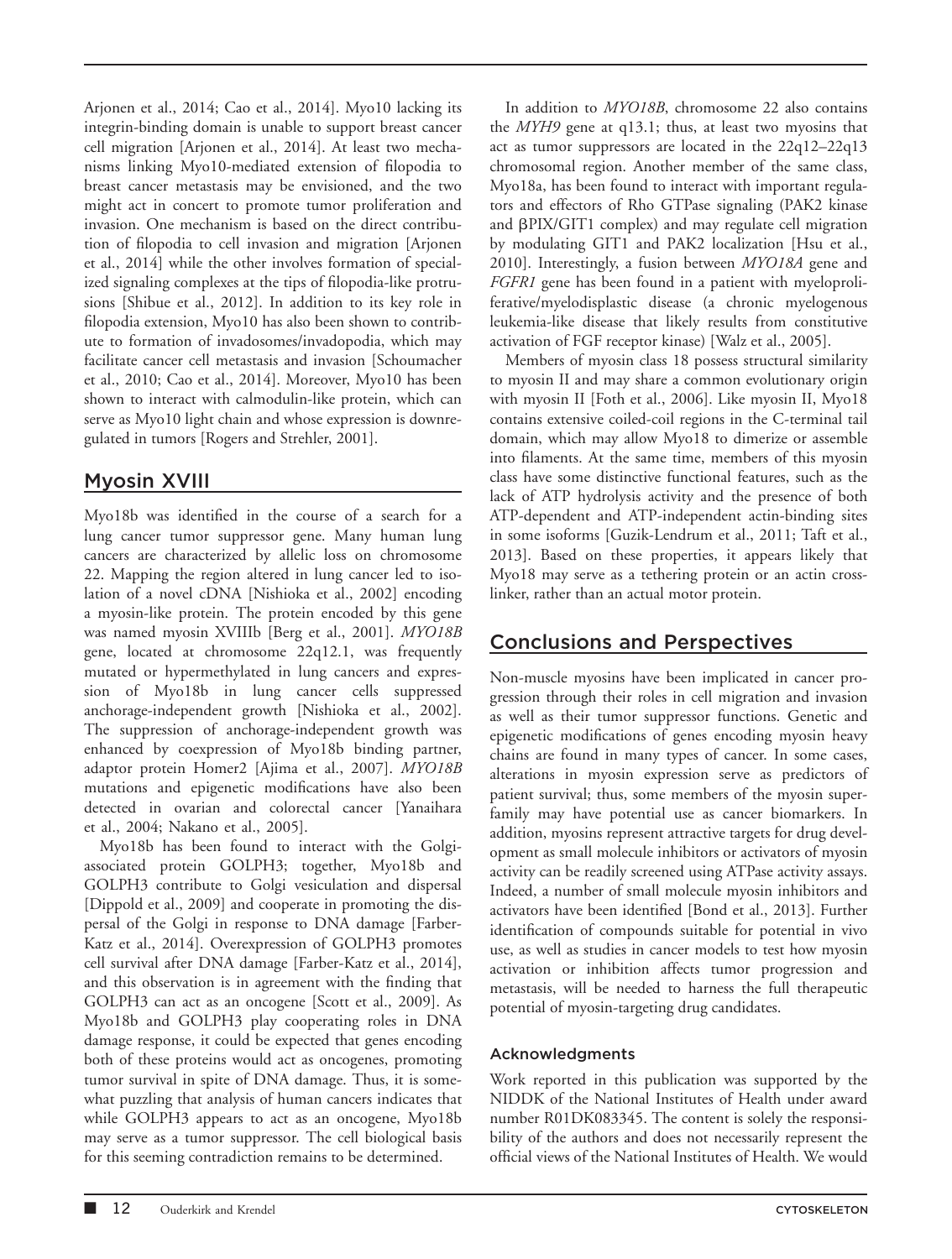like to thank Drs. Tatiana Omelchenko and David Pruyne for the critical discussion of the manuscript and the anonymous reviewers for their valuable suggestions.

#### References

Adams JM, Cory S. 2007. The Bcl-2 apoptotic switch in cancer development and therapy. Oncogene 26(9):1324–1337.

Aguilar-Cuenca R, Juanes-Garcia A, Vicente-Manzanares M. 2014. Myosin II in mechanotransduction: master and commander of cell migration, morphogenesis, and cancer. Cell Mol Life Sci 71(3): 479–492.

Ajima R, Kajiya K, Inoue T, Tani M, Shiraishi-Yamaguchi Y, Maeda M, Segawa T, Furuichi T, Sutoh K, Yokota J. 2007. HOMER2 binds MYO18B and enhances its activity to suppress anchorage independent growth. Biochem Biophys Res Commun 356(4):851–856.

Almagro S, Durmort C, Chervin-Petinot A, Heyraud S, Dubois M, Lambert O, Maillefaud C, Hewat E, Schaal JP, Huber P, et al. 2010. The motor protein myosin-X transports VE-cadherin along filopodia to allow the formation of early endothelial cell-cell contacts. Mol Cell Biol 30(7):1703–1717.

Almeida CG, Yamada A, Tenza D, Louvard D, Raposo G, Coudrier E. 2011. Myosin 1b promotes the formation of post-Golgi carriers by regulating actin assembly and membrane remodelling at the trans-Golgi network. Nat Cell Biol 13(7):779–789.

Arjonen A, Kaukonen R, Ivaska J. 2011. Filopodia and adhesion in cancer cell motility. Cell Adh Migr 5(5):421–430.

Arjonen A, Kaukonen R, Mattila E, Rouhi P, Hognas G, Sihto H, Miller BW, Morton JP, Bucher E, Taimen P, et al. 2014. Mutant p53-associated myosin-X upregulation promotes breast cancer invasion and metastasis. J Clin Invest 124(3):1069–1082.

Beach JR, Hussey GS, Miller TE, Chaudhury A, Patel P, Monslow J, Zheng Q, Keri RA, Reizes O, Bresnick AR, et al. 2011. Myosin II isoform switching mediates invasiveness after TGF-beta-induced epithelial-mesenchymal transition. Proc Natl Acad Sci USA 108(44):17991–17996.

Beadle C, Assanah MC, Monzo P, Vallee R, Rosenfeld SS, Canoll P. 2008. The role of myosin II in glioma invasion of the brain. Mol Biol Cell 19(8):3357–3368.

Berg JS, Derfler BH, Pennisi CM, Corey DP, Cheney RE. 2000. Myosin-X, a novel myosin with pleckstrin homology domains, associates with regions of dynamic actin. J Cell Sci 113(Pt 19):3439– 3451.

Berg JS, Powell BC, Cheney RE. 2001. A millennial myosin census. Mol Biol Cell 12(4):780–794.

Bernardes de Jesus B, Blasco MA. 2013. Telomerase at the intersection of cancer and aging. Trends Genet 29(9):513–520.

Bi J, Chase SE, Pellenz CD, Kurihara H, Fanning AS, Krendel M. 2013. Myosin 1e is a component of the glomerular slit diaphragm complex that regulates actin reorganization during cell-cell contact formation in podocytes. Am J Physiol Renal Physiol 305(4):F532– F544.

Billington N, Wang A, Mao J, Adelstein RS, Sellers JR. 2013. Characterization of three full-length human nonmuscle myosin II paralogs. J Biol Chem 288(46):33398–33410.

Bohil AB, Robertson BW, Cheney RE. 2006. Myosin-X is a molecular motor that functions in filopodia formation. Proc Natl Acad Sci USA 103(33):12411–12416.

Bond LM, Tumbarello DA, Kendrick-Jones J, Buss F. 2013. Smallmolecule inhibitors of myosin proteins. Future Med Chem 5(1): 41–52.

Brzeska H, Hwang KJ, Korn ED. 2008. Acanthamoeba myosin IC colocalizes with phosphatidylinositol 4,5-bisphosphate at the plasma membrane due to the high concentration of negative charge. J Biol Chem 283(46):32014–32023.

Buss F, Spudich G, Kendrick-Jones J. 2004. Myosin VI: cellular functions and motor properties. Annu Rev Cell Dev Biol 20:649– 676.

Cai Y, Biais N, Giannone G, Tanase M, Jiang G, Hofman JM, Wiggins CH, Silberzan P, Buguin A, Ladoux B, et al. 2006. Nonmuscle myosin IIA-dependent force inhibits cell spreading and drives F-actin flow. Biophys J 91(10):3907–3920.

Campellone KG, Welch MD. 2010. A nucleator arms race: cellular control of actin assembly. Nat Rev Mol Cell Biol 11(4):237–251.

Cao R, Chen J, Zhang X, Zhai Y, Qing X, Xing W, Zhang L, Malik YS, Yu H, Zhu X. 2014. Elevated expression of myosin X in tumours contributes to breast cancer aggressiveness and metastasis. Br J Cancer 111(3):539–550.

Cervero P, Himmel M, Kruger M, Linder S. 2012. Proteomic analysis of podosome fractions from macrophages reveals similarities to spreading initiation centres. Eur J Cell Biol 91(11–12):908–922.

Chandhoke SK, Mooseker MS. 2012. A role for myosin IXb, a motor-RhoGAP chimera, in epithelial wound healing and tight junction regulation. Mol Biol Cell 23(13):2468–2480.

Cheng J, Grassart A, Drubin DG. 2012. Myosin 1E coordinates actin assembly and cargo trafficking during clathrin-mediated endocytosis. Mol Biol Cell 23(15):2891–2904.

Chibalina MV, Poliakov A, Kendrick-Jones J, Buss F. 2010. Myosin VI and optineurin are required for polarized EGFR delivery and directed migration. Traffic 11(10):1290–1303.

Conti MA, Even-Ram S, Liu C, Yamada KM, Adelstein RS. 2004. Defects in cell adhesion and the visceral endoderm following ablation of nonmuscle myosin heavy chain II-A in mice. J Biol Chem 279(40):41263–41266.

Cox D, Berg JS, Cammer M, Chinegwundoh JO, Dale BM, Cheney RE, Greenberg S. 2002. Myosin X is a downstream effector of PI(3)K during phagocytosis. Nat Cell Biol 4(7):469–477.

Derycke L, Stove C, Vercoutter-Edouart AS, De Wever O, Dolle L, Colpaert N, Depypere H, Michalski JC, Bracke M. 2011. The role of non-muscle myosin IIA in aggregation and invasion of human MCF-7 breast cancer cells. Int J Dev Biol 55(7–9):835–840.

Dippold HC, Ng MM, Farber-Katz SE, Lee SK, Kerr ML, Peterman MC, Sim R, Wiharto PA, Galbraith KA, Madhavarapu S, et al. 2009. GOLPH3 bridges phosphatidylinositol-4- phosphate and actomyosin to stretch and shape the Golgi to promote budding. Cell 139(2):337–351.

Dong W, Chen X, Chen P, Yue D, Zhu L, Fan Q. 2012. Inactivation of MYO5B promotes invasion and motility in gastric cancer cells. Dig Dis Sci 57(5):1247–1252.

Duhoux FP, Ameye G, Libouton JM, Bahloula K, Iossifidis S, Chantrain CF, Demoulin JB, Poirel HA. 2011. The t(11;19)(q23; p13) fusing MLL with MYO1F is recurrent in infant acute myeloid leukemias. Leuk Res 35(9):e171–e172.

Dunn TA, Chen S, Faith DA, Hicks JL, Platz EA, Chen Y, Ewing CM, Sauvageot J, Isaacs WB, De Marzo AM, et al. 2006. A novel role of myosin VI in human prostate cancer. Am J Pathol 169(5): 1843–1854.

Eckert MA, Yang J. 2011. Targeting invadopodia to block breast cancer metastasis. Oncotarget 2(7):562–568.

Ellis MJ, Ding L, Shen D, Luo J, Suman VJ, Wallis JW, Van Tine BA, Hoog J, Goiffon RJ, Goldstein TC, et al. 2012. Whole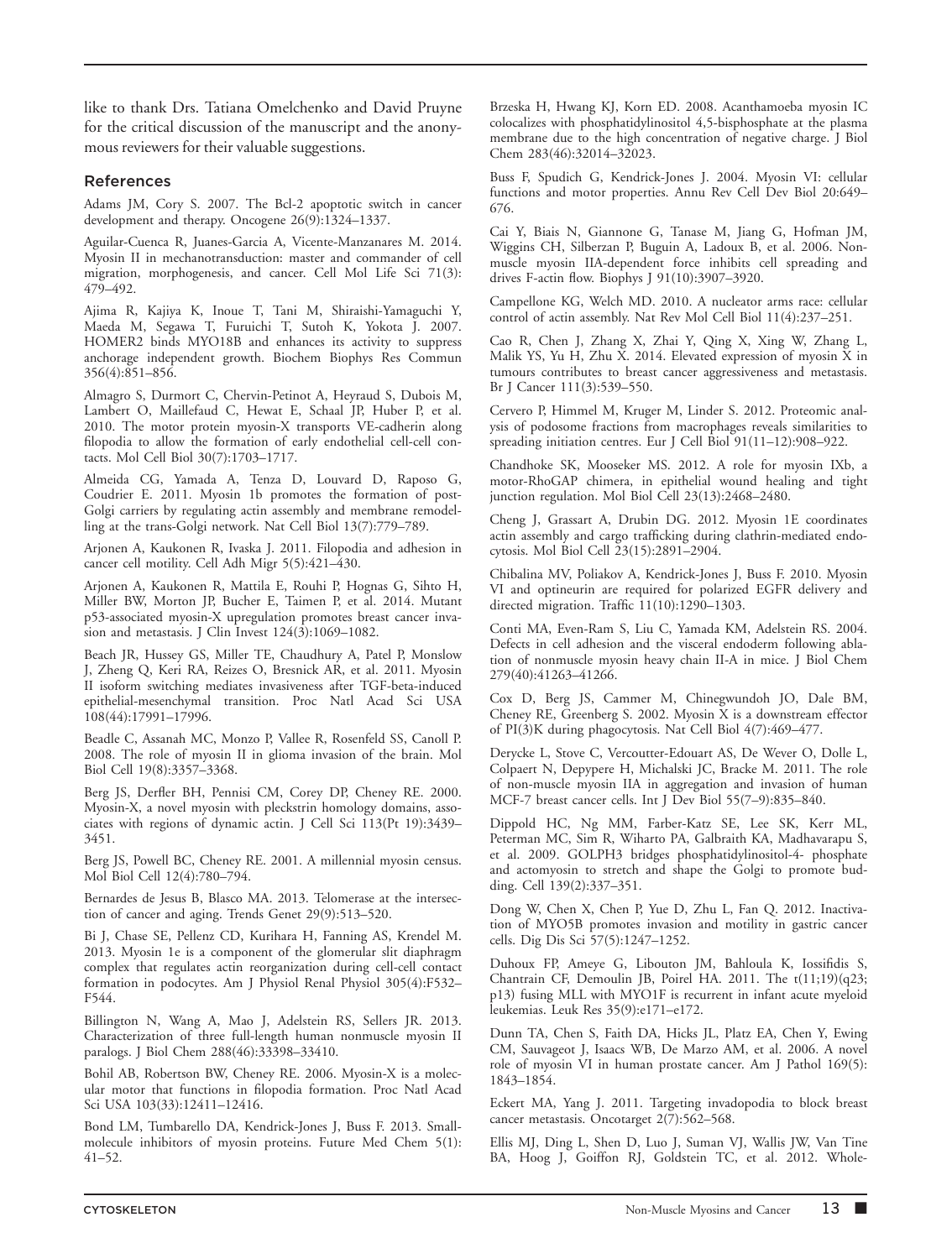genome analysis informs breast cancer response to aromatase inhibition. Nature 486(7403):353–360.

Even-Ram S, Doyle AD, Conti MA, Matsumoto K, Adelstein RS, Yamada KM. 2007. Myosin IIA regulates cell motility and actomyosin-microtubule crosstalk. Nat Cell Biol 9(3):299–309.

Ewald AJ, Brenot A, Duong M, Chan BS, Werb Z. 2008. Collective epithelial migration and cell rearrangements drive mammary branching morphogenesis. Dev Cell 14(4):570–581.

Farber MJ, Rizaldy R, Hildebrand JD. 2011. Shroom2 regulates contractility to control endothelial morphogenesis. Mol Biol Cell 22(6):795–805.

Farber-Katz SE, Dippold HC, Buschman MD, Peterman MC, Xing M, Noakes CJ, Tat J, Ng MM, Rahajeng J, Cowan DM, et al. 2014. DNA damage triggers Golgi dispersal via DNA-PK and GOLPH3. Cell 156(3):413–427.

Feeser EA, Ignacio CM, Krendel M, Ostap EM. 2010. Myo1e binds anionic phospholipids with high affinity. Biochemistry 49(43):9353–9360.

Fernandez LP, Milne RL, Pita G, Floristan U, Sendagorta E, Feito M, Aviles JA, Martin-Gonzalez M, Lazaro P, Benitez J, et al. 2009. Pigmentation-related genes and their implication in malignant melanoma susceptibility. Exp Dermatol 18(7):634–642.

Fischer RS, Gardel M, Ma X, Adelstein RS, Waterman CM. 2009. Local cortical tension by myosin II guides 3D endothelial cell branching. Curr Biol 19(3):260–265.

Foth BJ, Goedecke MC, Soldati D. 2006. New insights into myosin evolution and classification. Proc Natl Acad Sci USA 103(10): 3681–3686.

Friedl P, Gilmour D. 2009. Collective cell migration in morphogenesis, regeneration and cancer. Nat Rev Mol Cell Biol 10(7):445-457.

Friedl P, Locker J, Sahai E, Segall JE. 2012. Classifying collective cancer cell invasion. Nat Cell Biol 14(8):777–783.

Garcia A, Coudrier E, Carboni J, Anderson J, Vandekerkhove J, Mooseker M, Louvard D, Arpin M. 1989. Partial deduced sequence of the 110-kD-calmodulin complex of the avian intestinal microvillus shows that this mechanoenzyme is a member of the myosin I family. J Cell Biol 109(6 Pt 1):2895–2903.

Geisbrecht ER, Montell DJ. 2002. Myosin VI is required for Ecadherin-mediated border cell migration. Nat Cell Biol 4(8):616– 620.

Greenberg MJ, Ostap EM. 2013. Regulation and control of myosin-I by the motor and light chain-binding domains. Trends Cell Biol 23(2):81–89.

Grivennikov SI, Greten FR, Karin M. 2010. Immunity, inflammation, and cancer. Cell 140(6):883–899.

Guzik-Lendrum S, Nagy A, Takagi Y, Houdusse A, Sellers JR. 2011. Drosophila melanogaster myosin-18 represents a highly divergent motor with actin tethering properties. J Biol Chem 286(24): 21755–21766.

Hallett RM, Dvorkin-Gheva A, Bane A, Hassell JA. 2012. A gene signature for predicting outcome in patients with basal-like breast cancer. Sci Rep 2:227.

Hammer JA, III, Sellers JR. 2012. Walking to work: roles for class V myosins as cargo transporters. Nat Rev Mol Cell Biol 13(1):13– 26.

Hammer JA, III, Wagner W. 2013. Functions of class V myosins in neurons. J Biol Chem 288(40):28428–28434.

Hanahan D, Weinberg RA. 2011. Hallmarks of cancer: the next generation. Cell 144(5):646–674.

Hanel W, Moll UM. 2012. Links between mutant p53 and genomic instability. J Cell Biochem 113(2):433–439.

Hartman MA, Spudich JA. 2012. The myosin superfamily at a glance. J Cell Sci 125(Pt 7):1627–1632.

Hodge T, Cope MJ. 2000. A myosin family tree. J Cell Sci 113(Pt 19):3353–3354.

Hokanson DE, Laakso JM, Lin T, Sept D, Ostap EM. 2006. Myo1c binds phosphoinositides through a putative pleckstrin homology domain. Mol Biol Cell 17(11):4856-4865.

Hsu RM, Tsai MH, Hsieh YJ, Lyu PC, Yu JS. 2010. Identification of MYO18A as a novel interacting partner of the PAK2/betaPIX/ GIT1 complex and its potential function in modulating epithelial cell migration. Mol Biol Cell 21(2):287–301.

Hu Z, Fan C, Oh DS, Marron JS, He X, Qaqish BF, Livasy C, Carey LA, Reynolds E, Dressler L, et al. 2006. The molecular portraits of breast tumors are conserved across microarray platforms. BMC Genomics 7:96.

Huang L, Muthuswamy SK. 2010. Polarity protein alterations in carcinoma: a focus on emerging roles for polarity regulators. Curr Opin Genet Dev 20(1):41–50.

Ivkovic S, Beadle C, Noticewala S, Massey SC, Swanson KR, Toro LN, Bresnick AR, Canoll P, Rosenfeld SS. 2012. Direct inhibition of myosin II effectively blocks glioma invasion in the presence of multiple motogens. Mol Biol Cell 23(4):533–542.

Izidoro-Toledo TC, Borges AC, Araujo DD, Mazzi DP, Nascimento Junior FO, Sousa JF, Alves CP, Paiva AP, Trindade DM, Patussi EV, et al. 2013. A myosin-Va tail fragment sequesters dynein light chains leading to apoptosis in melanoma cells. Cell Death Dis 4: e547.

Kelley CA, Sellers JR, Gard DL, Bui D, Adelstein RS, Baines IC. 1996. Xenopus nonmuscle myosin heavy chain isoforms have different subcellular localizations and enzymatic activities. J Cell Biol 134(3):675–687.

Kerber ML, Cheney RE. 2011. Myosin-X: a MyTH-FERM myosin at the tips of filopodia. J Cell Sci 124(Pt 22):3733–3741.

Kim R, Emi M, Tanabe K. 2007. Cancer immunoediting from immune surveillance to immune escape. Immunology 121(1):1–14.

Kim SV, Mehal WZ, Dong X, Heinrich V, Pypaert M, Mellman I, Dembo M, Mooseker MS, Wu D, Flavell RA. 2006. Modulation of cell adhesion and motility in the immune system by Myo1f. Science 314(5796):136–139.

Kolega J. 1998. Cytoplasmic dynamics of myosin IIA and IIB: spatial 'sorting' of isoforms in locomoting cells. J Cell Sci 111(Pt 15): 2085–2095.

Kravtsov DV, Caputo C, Collaco A, Hoekstra N, Egan ME, Mooseker MS, Ameen NA. 2012. Myosin Ia is required for CFTR brush border membrane trafficking and ion transport in the mouse small intestine. Traffic 13(8):1072–1082.

Krendel M, Mooseker MS. 2005. Myosins: tails (and heads) of functional diversity. Physiology (Bethesda) 20:239–251.

Krendel M, Osterweil EK, Mooseker MS. 2007. Myosin 1E interacts with synaptojanin-1 and dynamin and is involved in endocytosis. FEBS Lett 581(4):644–650.

Krendel M, Kim SV, Willinger T, Wang T, Kashgarian M, Flavell RA, Mooseker MS. 2009. Disruption of Myosin 1e promotes podocyte injury. J Am Soc Nephrol 20(1):86–94.

Lan L, Han H, Zuo H, Chen Z, Du Y, Zhao W, Gu J, Zhang Z. 2010. Upregulation of myosin Va by Snail is involved in cancer cell migration and metastasis. Int J Cancer 126(1):53–64.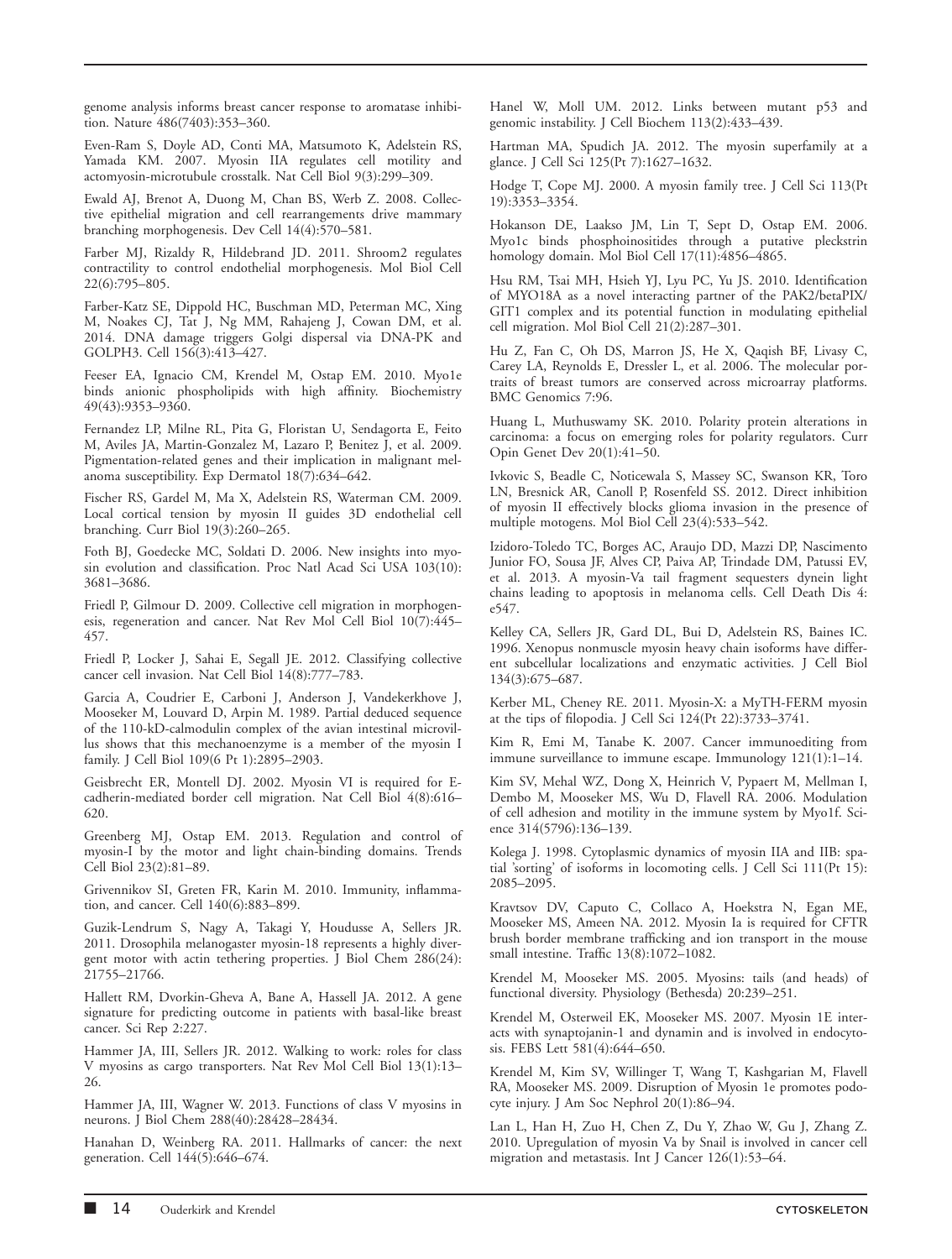Li ZH, Bresnick AR. 2006. The S100A4 metastasis factor regulates cellular motility via a direct interaction with myosin-IIA. Cancer Res 66(10):5173–5180.

Linder S, Wiesner C, Himmel M. 2011. Degrading devices: invadosomes in proteolytic cell invasion. Annu Rev Cell Dev Biol 27: 185–211.

Lo CM, Buxton DB, Chua GC, Dembo M, Adelstein RS, Wang YL. 2004. Nonmuscle myosin IIb is involved in the guidance of fibroblast migration. Mol Biol Cell 15(3):982–989.

Ma X, Bao J, Adelstein RS. 2007. Loss of cell adhesion causes hydrocephalus in nonmuscle myosin II-B-ablated and mutated mice. Mol Biol Cell 18(6):2305–2312.

Maddugoda MP, Crampton MS, Shewan AM, Yap AS. 2007. Myosin VI and vinculin cooperate during the morphogenesis of cadherin cell cell contacts in mammalian epithelial cells. J Cell Biol 178(3): 529–540.

Maniak M. 2001. Cell adhesion: ushering in a new understanding of myosin VII. Curr Biol 11(8):R315–R317.

Maravillas-Montero JL, Santos-Argumedo L. 2012. The myosin family: unconventional roles of actin-dependent molecular motors in immune cells. J Leukoc Biol 91(1):35–46.

Martin ME, Milne TA, Bloyer S, Galoian K, Shen W, Gibbs D, Brock HW, Slany R, Hess JL. 2003. Dimerization of MLL fusion proteins immortalizes hematopoietic cells. Cancer Cell 4(3):197– 207.

Maupin P, Phillips CL, Adelstein RS, Pollard TD. 1994. Differential localization of myosin-II isozymes in human cultured cells and blood cells. J Cell Sci 107(Pt 11):3077–3090.

Mazerik JN, Tyska MJ. 2012. Myosin-1A targets to microvilli using multiple membrane binding motifs in the tail homology 1 (TH1) domain. J Biol Chem 287(16):13104–13115.

Mazzolini R, Dopeso H, Mateo-Lozano S, Chang W, Rodrigues P, Bazzocco S, Alazzouzi H, Landolfi S, Hernandez-Losa J, Andretta E, et al. 2012. Brush border myosin Ia has tumor suppressor activity in the intestine. Proc Natl Acad Sci USA 109(5):1530–1535.

Mazzolini R, Rodrigues P, Bazzocco S, Dopeso H, Ferreira AM, Mateo-Lozano S, Andretta E, Woerner SM, Alazzouzi H, Landolfi S, et al. 2013. Brush border myosin Ia inactivation in gastric but not endometrial tumors. Int J Cancer 132(8):1790–1799.

McConnell RE, Tyska MJ. 2007. Myosin-1a powers the sliding of apical membrane along microvillar actin bundles. J Cell Biol 177(4):671–681.

McConnell RE, Tyska MJ. 2010. Leveraging the membrane—cytoskeleton interface with myosin-1. Trends Cell Biol 20(7):418–426.

Mele C, Iatropoulos P, Donadelli R, Calabria A, Maranta R, Cassis P, Buelli S, Tomasoni S, Piras R, Krendel M, et al. 2011. MYO1E mutations and childhood familial focal segmental glomerulosclerosis. N Engl J Med 365(4):295–306.

Menke V, Van Zoest KP, Moons LM, Pot RG, Siersema PD, Kuipers EJ, Kusters JG. 2012. Myo9B is associated with an increased risk of Barrett's esophagus and esophageal adenocarcinoma. Scand J Gastroenterol 47(12):1422–1428.

Michael M, Yap AS. 2013. The regulation and functional impact of actin assembly at cadherin cell-cell adhesions. Semin Cell Dev Biol 24(4):298–307.

Mierke CT. 2013. Physical break-down of the classical view on cancer cell invasion and metastasis. Eur J Cell Biol 92(3):89–104.

Monsuur AJ, de Bakker PI, Alizadeh BZ, Zhernakova A, Bevova MR, Strengman E, Franke L, van't Slot R, van Belzen MJ, Lavrijsen IC, et al. 2005. Myosin IXB variant increases the risk of celiac disease and points toward a primary intestinal barrier defect. Nat Genet 37(12):1341–1344.

Mooseker MS, Coleman TR. 1989. The 110-kD protein-calmodulin complex of the intestinal microvillus (brush border myosin I) is a mechanoenzyme. J Cell Biol 108(6):2395–2400.

Muller RT, Honnert U, Reinhard J, Bahler M. 1997. The rat myosin myr 5 is a GTPase-activating protein for Rho in vivo: essential role of arginine 1695. Mol Biol Cell 8(10):2039–2053.

Nakano T, Tani M, Nishioka M, Kohno T, Otsuka A, Ohwada S, Yokota J. 2005. Genetic and epigenetic alterations of the candidate tumor-suppressor gene MYO18B, on chromosome arm 22q, in colorectal cancer. Genes Chromosomes Cancer 43(2):162–171.

Naumov GN, Akslen LA, Folkman J. 2006. Role of angiogenesis in human tumor dormancy: animal models of the angiogenic switch. Cell Cycle 5(16):1779–1787.

Nishioka M, Kohno T, Tani M, Yanaihara N, Tomizawa Y, Otsuka A, Sasaki S, Kobayashi K, Niki T, Maeshima A, et al. 2002. MYO18B, a candidate tumor suppressor gene at chromosome 22q12.1, deleted, mutated, and methylated in human lung cancer. Proc Natl Acad Sci USA 99(19):12269–12274.

O'Connell CB, Tyska MJ, Mooseker MS. 2007. Myosin at work: motor adaptations for a variety of cellular functions. Biochim Biophys Acta 1773(5):615–630.

Odronitz F, Kollmar M. 2007. Drawing the tree of eukaryotic life based on the analysis of 2,269 manually annotated myosins from 328 species. Genome Biol 8(9):R196.

Olivier M, Hollstein M, Hainaut P. 2010. TP53 mutations in human cancers: origins, consequences, and clinical use. Cold Spring Harb Perspect Biol 2(1):a001008.

Omelchenko T, Hall A. 2012. Myosin-IXA regulates collective epithelial cell migration by targeting RhoGAP activity to cell-cell junctions. Curr Biol 22(4):278–288.

Ostap EM. 2008. Tropomyosins as discriminators of myosin function. Adv Exp Med Biol 644:273–282.

Ouderkirk JL, Krendel M. 2014. Myosin 1e is a component of the invadosome core that contributes to regulation of invadosome dynamics. Exp Cell Res 322(2):265–276.

Patino-Lopez G, Aravind L, Dong X, Kruhlak MJ, Ostap EM, Shaw S. 2010. Myosin 1G is an abundant class I myosin in lymphocytes whose localization at the plasma membrane depends on its ancient divergent pleckstrin homology (PH) domain (Myo1PH). J Biol Chem 285(12):8675–8686.

Pi X, Ren R, Kelley R, Zhang C, Moser M, Bohil AB, Divito M, Cheney RE, Patterson C. 2007. Sequential roles for myosin-X in BMP6-dependent filopodial extension, migration, and activation of BMP receptors. J Cell Biol 179(7):1569–1582.

Pollard LW, Lord M. 2014. Getting myosin-V on the right track: tropomyosin sorts transport in yeast. Bioarchitecture 4(1):35–38.

Post PL, Bokoch GM, Mooseker MS. 1998. Human myosin-IXb is a mechanochemically active motor and a GAP for rho. J Cell Sci 111(Pt 7):941–950.

Pruyne D. 2008. Tropomyosin function in yeast. Adv Exp Med Biol 644:168–186.

Puri C, Chibalina MV, Arden SD, Kruppa AJ, Kendrick-Jones J, Buss F. 2010. Overexpression of myosin VI in prostate cancer cells enhances PSA and VEGF secretion, but has no effect on endocytosis. Oncogene 29(2):188–200.

Puthalakath H, Villunger A, O'Reilly LA, Beaumont JG, Coultas L, Cheney RE, Huang DC, Strasser A. 2001. Bmf: a proapoptotic BH3-only protein regulated by interaction with the myosin V actin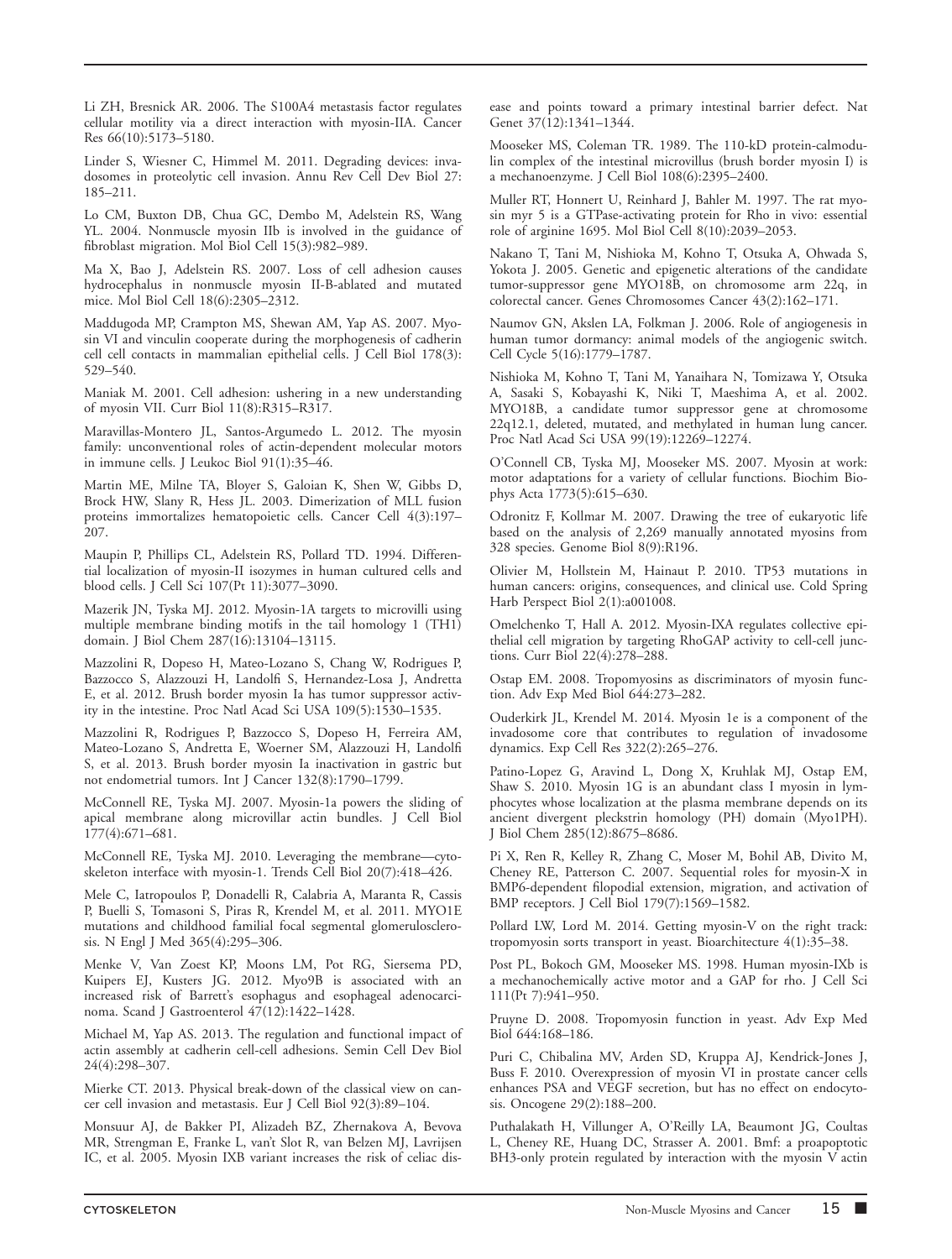motor complex, activated by anoikis. Science 293(5536):1829– 1832.

Rakha EA, Reis-Filho JS, Ellis IO. 2008. Basal-like breast cancer: a critical review. J Clin Oncol 26(15):2568–2581.

Richards TA, Cavalier-Smith T. 2005. Myosin domain evolution and the primary divergence of eukaryotes. Nature 436(7054):1113– 1118.

Rogers MS, Strehler EE. 2001. The tumor-sensitive calmodulin-like protein is a specific light chain of human unconventional myosin X. J Biol Chem 276(15):12182–12189.

Royer C, Lu X. 2011. Epithelial cell polarity: a major gatekeeper against cancer? Cell Death Differ 18(9):1470–1477.

Sahai E. 2005. Mechanisms of cancer cell invasion. Curr Opin Genet Dev 15(1):87–96.

Sandquist JC, Swenson KI, Demali KA, Burridge K, Means AR. 2006. Rho kinase differentially regulates phosphorylation of nonmuscle myosin II isoforms A and B during cell rounding and migration. J Biol Chem 281(47):35873–35883.

Schiller HB, Friedel CC, Boulegue C, Fassler R. 2011. Quantitative proteomics of the integrin adhesome show a myosin II-dependent recruitment of LIM domain proteins. EMBO Rep 12(3):259–266.

Schoumacher M, Goldman RD, Louvard D, Vignjevic DM. 2010. Actin, microtubules, and vimentin intermediate filaments cooperate for elongation of invadopodia. J Cell Biol 189(3):541–556.

Schramek D, Sendoel A, Segal JP, Beronja S, Heller E, Oristian D, Reva B, Fuchs E. 2014. Direct in vivo RNAi screen unveils myosin IIa as a tumor suppressor of squamous cell carcinomas. Science 343(6168):309–313.

Scott KL, Kabbarah O, Liang MC, Ivanova E, Anagnostou V, Wu J, Dhakal S, Wu M, Chen S, Feinberg T, et al. 2009. GOLPH3 modulates mTOR signalling and rapamycin sensitivity in cancer. Nature 459(7250):1085–1090.

Shibue T, Brooks MW, Inan MF, Reinhardt F, Weinberg RA. 2012. The outgrowth of micrometastases is enabled by the formation of filopodium-like protrusions. Cancer Discov 2(8):706–721.

Sibony-Benyamini H, Gil-Henn H. 2012. Invadopodia: the leading force. Eur J Cell Biol 91(11–12):896–901.

Skowron JF, Bement WM, Mooseker MS. 1998. Human brush border myosin-I and myosin-Ic expression in human intestine and Caco-2BBe cells. Cell Motil Cytoskeleton 41(4):308–324.

Slany RK. 2009. The molecular biology of mixed lineage leukemia. Haematologica 94(7):984–993.

Sousa AD, Cheney RE. 2005. Myosin-X: a molecular motor at the cell's fingertips. Trends Cell Biol 15(10):533–539.

Stark BC, Sladewski TE, Pollard LW, Lord M. 2010. Tropomyosin and myosin-II cellular levels promote actomyosin ring assembly in fission yeast. Mol Biol Cell 21(6):989–1000.

Szent-Gyorgyi AG. 2004. The early history of the biochemistry of muscle contraction. J Gen Physiol 123(6):631–641.

Taft MH, Behrmann E, Munske-Weidemann LC, Thiel C, Raunser S, Manstein DJ. 2013. Functional characterization of human myosin-18A and its interaction with F-actin and GOLPH3. J Biol Chem 288(42):30029–30041.

Taki T, Akiyama M, Saito S, Ono R, Taniwaki M, Kato Y, Yuza Y, Eto Y, Hayashi Y. 2005. The MYO1F, unconventional myosin type 1F, gene is fused to MLL in infant acute monocytic leukemia with a complex translocation involving chromosomes 7, 11, 19 and 22. Oncogene 24(33):5191–5197.

Teng MW, Swann JB, Koebel CM, Schreiber RD, Smyth MJ. 2008. Immune-mediated dormancy: an equilibrium with cancer. J Leukoc Biol 84(4):988–993.

Thiery JP. 2002. Epithelial-mesenchymal transitions in tumour progression. Nat Rev Cancer 2(6):442–454.

Tiwari A, Jung JJ, Inamdar SM, Nihalani D, Choudhury A. 2013. The myosin motor Myo1c is required for VEGFR2 delivery to the cell surface and for angiogenic signaling. Am J Physiol Heart Circ Physiol 304(5):H687–H696.

Tojkander S, Gateva G, Schevzov G, Hotulainen P, Naumanen P, Martin C, Gunning PW, Lappalainen P. 2011. A molecular pathway for myosin II recruitment to stress fibers. Curr Biol 21(7):539– 550.

Tokuo H, Coluccio LM. 2013. Myosin-1c regulates the dynamic stability of E-cadherin-based cell-cell contacts in polarized Madin-Darby canine kidney cells. Mol Biol Cell 24(18):2820–2833.

Tyska MJ, Mooseker MS. 2002. MYO1A (brush border myosin I) dynamics in the brush border of LLC-PK1-CL4 cells. Biophys J 82(4):1869–1883.

Tyska MJ, Mooseker MS. 2004. A role for myosin-1A in the localization of a brush border disaccharidase. J Cell Biol 165(3):395– 405.

Tyska MJ, Warshaw DM. 2002. The myosin power stroke. Cell Motil Cytoskeleton 51(1):1–15.

Tyska MJ, Mackey AT, Huang JD, Copeland NG, Jenkins NA, Mooseker MS. 2005. Myosin-1a is critical for normal brush border structure and composition. Mol Biol Cell 16(5):2443–2457.

van Bodegraven AA, Curley CR, Hunt KA, Monsuur AJ, Linskens RK, Onnie CM, Crusius JB, Annese V, Latiano A, Silverberg MS, et al. 2006. Genetic variation in myosin IXB is associated with ulcerative colitis. Gastroenterology 131(6):1768–1774.

van Diepen MT, Parsons M, Downes CP, Leslie NR, Hindges R, Eickholt BJ. 2009. MyosinV controls PTEN function and neuronal cell size. Nat Cell Biol 11(10):1191–1196.

Vicente-Manzanares M, Ma X, Adelstein RS, Horwitz AR. 2009. Non-muscle myosin II takes centre stage in cell adhesion and migration. Nat Rev Mol Cell Biol 10(11):778–790.

Vicente-Manzanares M, Zareno J, Whitmore L, Choi CK, Horwitz AF. 2007. Regulation of protrusion, adhesion dynamics, and polarity by myosins IIA and IIB in migrating cells. J Cell Biol 176(5): 573–580.

Vindin H, Gunning P. 2013. Cytoskeletal tropomyosins: choreographers of actin filament functional diversity. J Muscle Res Cell Motil 34(3–4):261–274.

Waldner MJ, Neurath MF. 2009. Colitis-associated cancer: the role of T cells in tumor development. Semin Immunopathol 31(2):249– 256.

Walz C, Chase A, Schoch C, Weisser A, Schlegel F, Hochhaus A, Fuchs R, Schmitt-Graff A, Hehlmann R, Cross NC, et al. 2005. The t(8;17)(p11;q23) in the 8p11 myeloproliferative syndrome fuses MYO18A to FGFR1. Leukemia 19(6):1005–1009.

Wang A, Ma X, Conti MA, Adelstein RS. 2011. Distinct and redundant roles of the non-muscle myosin II isoforms and functional domains. Biochem Soc Trans 39(5):1131–1135.

Wang CL, Coluccio LM. 2010. New insights into the regulation of the actin cytoskeleton by tropomyosin. Int Rev Cell Mol Biol 281: 91–128.

Williams DS, Lopes VS. 2011. The many different cellular functions of MYO7A in the retina. Biochem Soc Trans 39(5):1207– 1210.